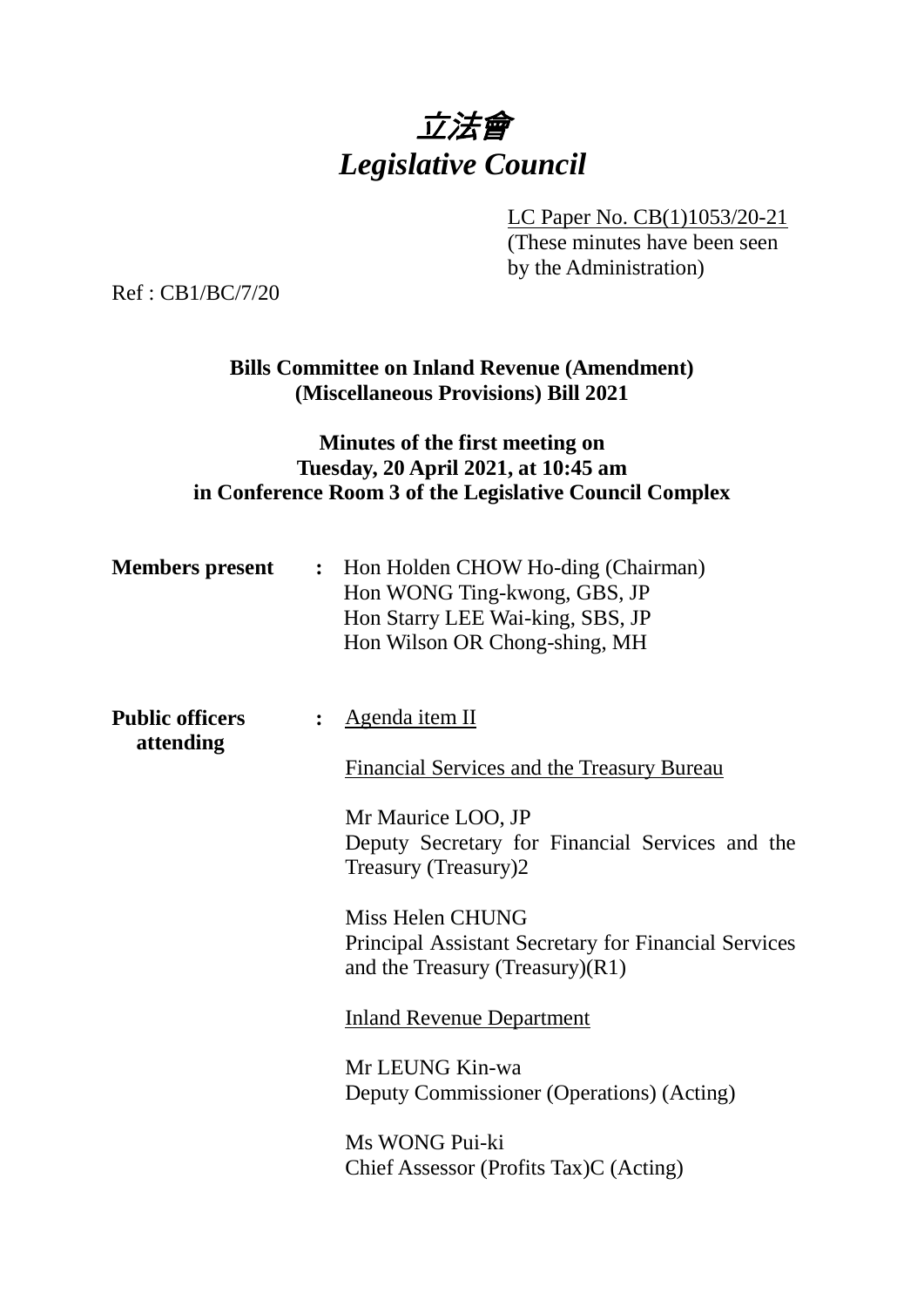|                                              | Ms CHAN Ut-chan<br>Senior Assessor (Research)3      |
|----------------------------------------------|-----------------------------------------------------|
|                                              | Department of Justice                               |
|                                              | Ms Rayne CHAI<br>Deputy Law Draftsman II (Acting)   |
|                                              | Miss Selina LAU<br><b>Senior Government Counsel</b> |
| <b>Clerk in attendance : Mr Derek LO</b>     | Chief Council Secretary (1)5                        |
| <b>Staff in attendance : Miss Rachel DAI</b> | <b>Assistant Legal Adviser 2</b>                    |
|                                              | Mr Joey LO<br>Senior Council Secretary (1)8         |
|                                              | Ms Michelle NIEN<br>Legislative Assistant (1)5      |
|                                              | Ms Michelle LEE<br>Clerical Assistant (1)5          |

### **I. Election of Chairman**

Action

Mr WONG Ting-kwong, the member who had the highest precedence in the Council among members of the Bills Committee on Inland Revenue (Amendment) (Miscellaneous Provisions) Bill 2021 ("the Bills Committee") present at the meeting, presided over the election of Chairman of the Bills Committee. He invited nominations for the chairmanship.

2. Mr Wilson OR nominated Mr Holden CHOW and the nomination was seconded by Ms Starry LEE Wai-king. Mr Holden CHOW accepted the nomination. There being no other nomination, Mr Holden CHOW was declared Chairman of the Bills Committee. Mr CHOW then took the chair.

3. Members agreed that it was not necessary to elect a Deputy Chairman.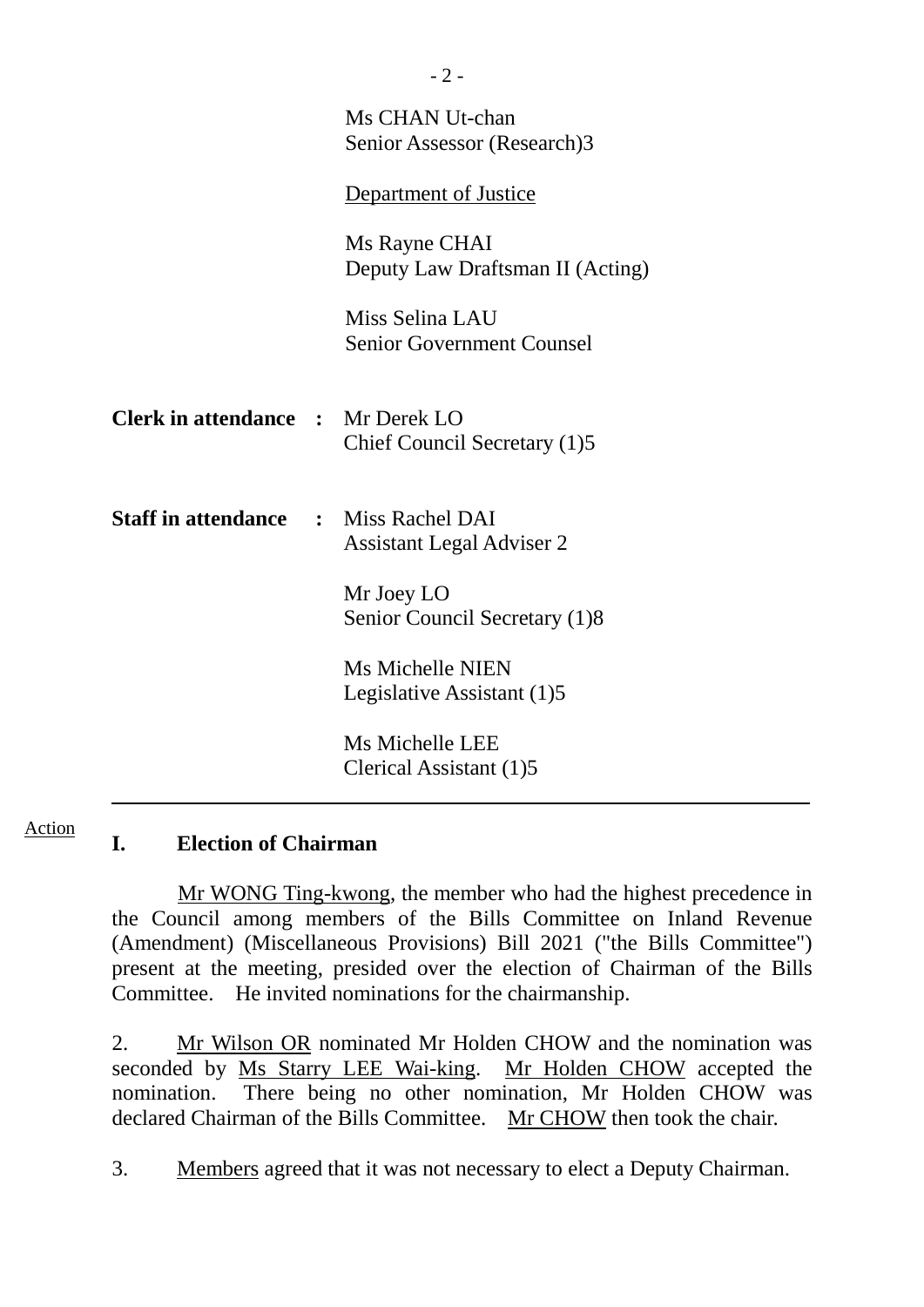#### Action

| П. | <b>Meeting with the Administration</b>                              |                                                                                                                                                    |
|----|---------------------------------------------------------------------|----------------------------------------------------------------------------------------------------------------------------------------------------|
|    | $(LC$ Paper No. $CB(3)420/20-21$ — The Bill                         |                                                                                                                                                    |
|    | File Ref: TsyB R $183/700 - 6/12/0$ (C) — Legislative Council Brief | issued by the Financial<br>Services and the Treasury<br><b>Bureau</b>                                                                              |
|    | LC Paper No. $LS57/20-21$                                           | — Legal Service Division Report                                                                                                                    |
|    | LC Paper No. $CB(1)804/20-21(01)$ — Marked-up copy of the Bill      | prepared by the Legal Service<br>Division (Restricted<br>to<br>members only)                                                                       |
|    | LC Paper No. $CB(1)804/20-21(02)$ — Assistant Legal Adviser's       | letter dated 15 April 2021 to<br>the Administration                                                                                                |
|    | LC Paper No. $CB(1)804/20-21(03)$                                   | - Paper on Inland Revenue<br>(Amendment) (Miscellaneous<br>Provisions) Bill 2021 prepared<br>by the Legislative Council<br>Secretariat (background |

### **Discussion**

4. The Bills Committee deliberated (Index of proceedings attached at the **Appendix**).

> (*Post-meeting note*: The Administration's response to Assistant Legal Adviser's letter dated 15 April 2021 which was tabled at the meeting was provided to members vide LC Paper No. CB(1)819/20-21 on 20 April 2021.)

brief))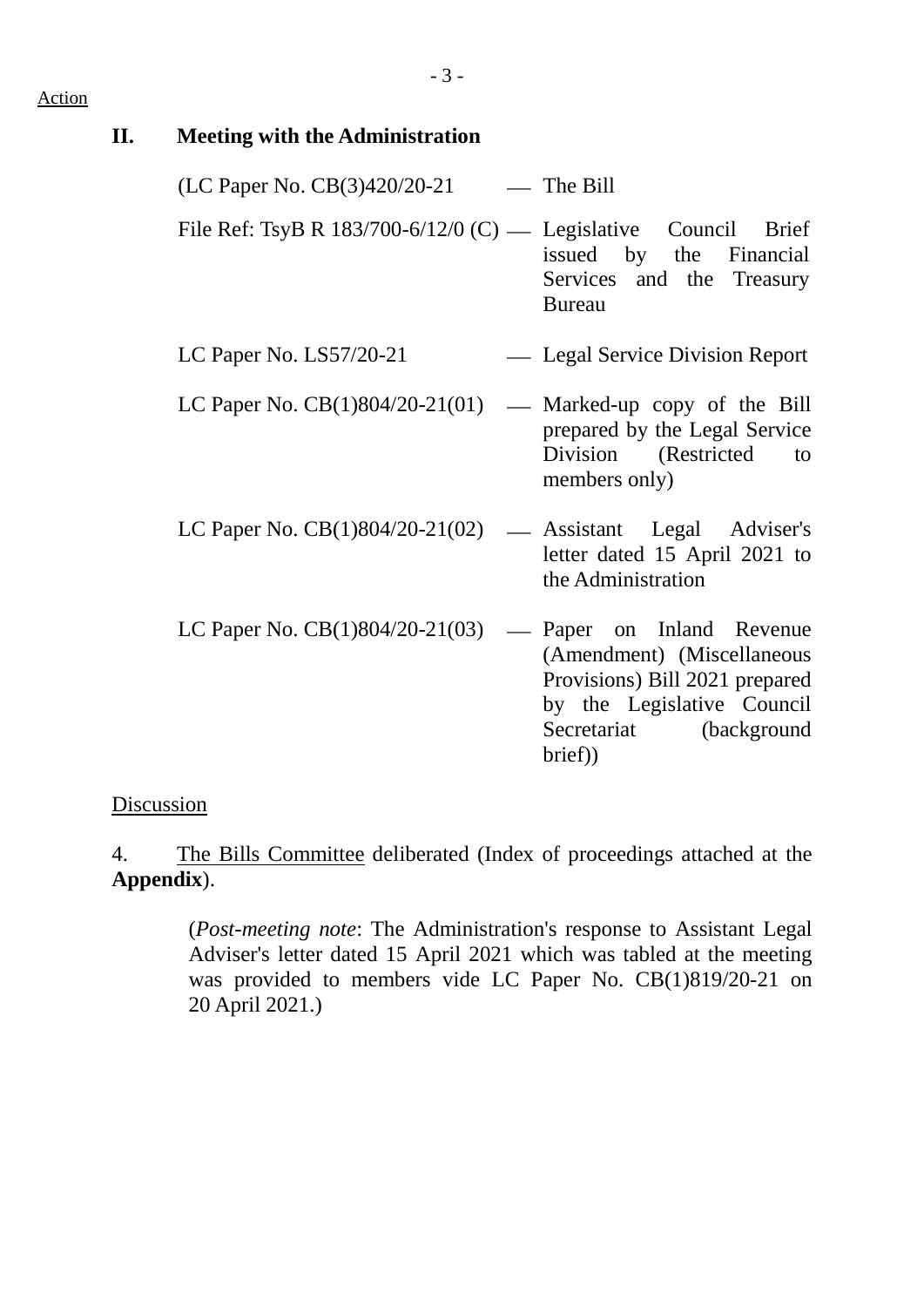# **III. Any other business**

### Invitation of views

5. The Bills Committee agreed that there was no need to invite members of the public to attend a meeting of the Bills Committee to give views on the Bill. A notice would be posted on the website of the Legislative Council ("LegCo") to invite written views on the Bill.

(*Post-meeting note*: The notice was posted on the LegCo website on 21 April 2021 to invite interested parties to provide submissions on the Bill. The 18 District Councils were also notified of the invitation. A total of five written submissions were received by the Bills Committee by the submission deadline on 29 April 2021. The Administration's consolidated response to the written submissions was tabled at the meeting on 4 May 2021 and circulated to members vide LC Paper No. CB(1)856/20-21(03) on the same date.)

Date of next meeting

6. The Chairman said that he would arrange a meeting of the Bills Committee with the Administration and notify members as soon as possible.

(*Post-meeting note*: Members were informed vide LC Paper No. CB(1)816/20-21 issued on 20 April 2021 that the next meeting was scheduled to be held on 4 May 2021 at 9:00 am.)

7. There being no other business, the meeting ended at 12:45 pm.

Council Business Division 1 Legislative Council Secretariat 25 June 2021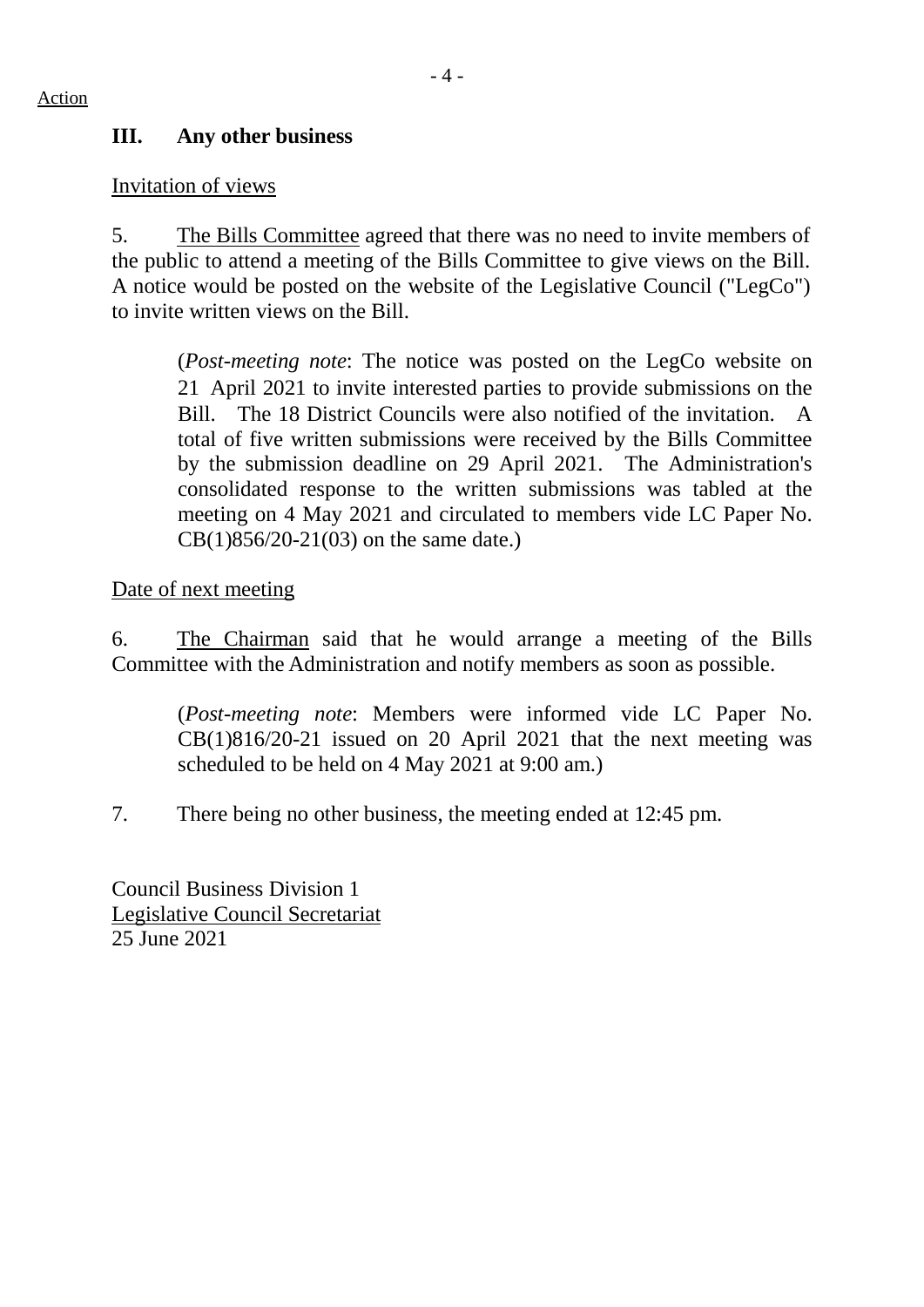#### **Proceedings of the first meeting of the Bills Committee on Inland Revenue (Amendment) (Miscellaneous Provisions) Bill 2021 on Tuesday, 20 April 2021, at 10:45 am in Conference Room 3 of the Legislative Council Complex**

| <b>Time</b><br><b>Marker</b>                 | <b>Speaker</b>                                                        | Subject(s)                                                                                                                                                                                                                                                                                                                                                                                                                                                                                                                                                                                                                                                                                                                                                                                                                                                                                                                                                                            | <b>Action</b><br><b>Required</b> |  |  |
|----------------------------------------------|-----------------------------------------------------------------------|---------------------------------------------------------------------------------------------------------------------------------------------------------------------------------------------------------------------------------------------------------------------------------------------------------------------------------------------------------------------------------------------------------------------------------------------------------------------------------------------------------------------------------------------------------------------------------------------------------------------------------------------------------------------------------------------------------------------------------------------------------------------------------------------------------------------------------------------------------------------------------------------------------------------------------------------------------------------------------------|----------------------------------|--|--|
|                                              | <b>Agenda item I — Election of Chairman</b>                           |                                                                                                                                                                                                                                                                                                                                                                                                                                                                                                                                                                                                                                                                                                                                                                                                                                                                                                                                                                                       |                                  |  |  |
| $000829 -$<br>001003                         | Mr WONG Ting-kwong<br>Mr Wilson OR<br>Ms Starry LEE<br>Mr Holden CHOW | <b>Election of Chairman</b>                                                                                                                                                                                                                                                                                                                                                                                                                                                                                                                                                                                                                                                                                                                                                                                                                                                                                                                                                           |                                  |  |  |
|                                              | Agenda item II — Meeting with the Administration                      |                                                                                                                                                                                                                                                                                                                                                                                                                                                                                                                                                                                                                                                                                                                                                                                                                                                                                                                                                                                       |                                  |  |  |
| $001004 -$<br>001830                         | Chairman<br>Administration                                            | Briefing by the Administration on the<br>Inland<br>Revenue<br>(Amendment)<br>(Miscellaneous Provisions) Bill 2021 ("the<br>Bill") (LC Paper No. CB(3)420/20-21 and<br>File Ref: TsyB R $183/700-6/12/0(C)$ )                                                                                                                                                                                                                                                                                                                                                                                                                                                                                                                                                                                                                                                                                                                                                                          |                                  |  |  |
| 001831<br>$\overline{\phantom{m}}$<br>002542 | Chairman<br>Ms Starry LEE<br>Administration                           | Ms Starry LEE's enquiry about the details<br>of the tax treatment for amalgamation of<br>companies under the court-free procedures<br>as provided for under the Companies<br>Ordinance (Cap. 622) ("CO") and the<br>Administration's response<br>In response to Ms Starry LEE's enquiry<br>set-off<br>unutilized<br>about<br>the<br>of<br>pre-amalgamation losses or depreciation<br>allowance of the amalgamating company<br>under the special tax treatment, the<br>Administration advised that -<br>of<br>unutilized<br>$(a)$ the<br>set-off<br>pre-amalgamation<br>losses<br>of<br>the<br>amalgamating company against the<br>assessable profits of the amalgamated<br>company would be allowed subject to<br>certain restrictions and conditions to<br>ensure that such set-off was not<br>intended to achieve group loss relief or<br>to reduce assessable profits through<br>amalgamation via the purchase of a<br>loss-making<br>company<br>as<br>an<br>amalgamating company; |                                  |  |  |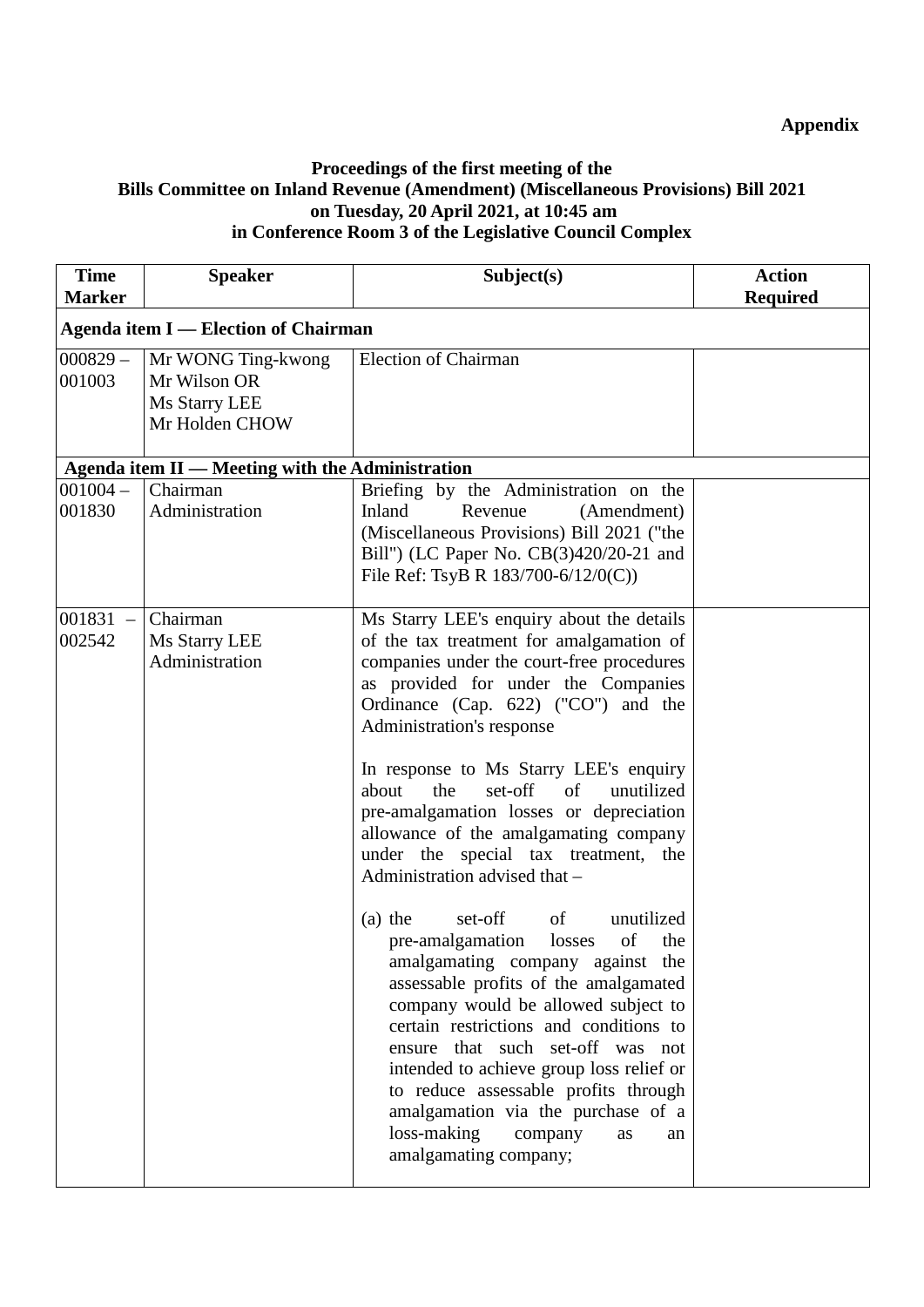| <b>Time</b>          | <b>Speaker</b>                                   | Subject(s)                                                                                                                                                                                                                                                                                                                                                                                                                                                                                                                                                                                                                                                                                                                                                                                                                                                                                                                                                                                                                                                                                                       | <b>Action</b>   |
|----------------------|--------------------------------------------------|------------------------------------------------------------------------------------------------------------------------------------------------------------------------------------------------------------------------------------------------------------------------------------------------------------------------------------------------------------------------------------------------------------------------------------------------------------------------------------------------------------------------------------------------------------------------------------------------------------------------------------------------------------------------------------------------------------------------------------------------------------------------------------------------------------------------------------------------------------------------------------------------------------------------------------------------------------------------------------------------------------------------------------------------------------------------------------------------------------------|-----------------|
| <b>Marker</b>        |                                                  |                                                                                                                                                                                                                                                                                                                                                                                                                                                                                                                                                                                                                                                                                                                                                                                                                                                                                                                                                                                                                                                                                                                  | <b>Required</b> |
|                      |                                                  | conditions<br>restrictions<br>$(b)$ such<br>and<br>included: (i) the post-entry condition<br>(only losses)<br>incurred<br>after<br>the<br>amalgamating<br>and<br>the<br>company<br>amalgamated company had entered<br>into a qualifying relationship (i.e. both<br>were wholly owned subsidiaries of the<br>same company or one was a wholly<br>owned subsidiary of the other) were<br>qualifying losses); (ii) the same trade<br>condition (qualifying losses could only<br>be used to set off against the assessable<br>profits of the amalgamated company<br>derived from the same trade, profession<br>or business it succeeded from the<br>amalgamating company, or to set off<br>against the amalgamated company's<br>share of assessable profits derived from<br>a specified partnership); and<br>(iii)<br>anti-avoidance provisions; and<br>(c) the amalgamated company would be<br>claim<br>allowed<br>depreciation<br>to<br>allowance on certain assets acquired by<br>the amalgamating company, as if the<br>amalgamated company<br>were<br>the<br>continuation<br>amalgamating<br>of the<br>company. |                 |
| $002543 -$<br>003152 | Chairman<br>Mr WONG Ting-kwong<br>Administration | <b>WONG</b><br>Ting-kwong<br>raised<br>Mr<br>the<br>following concerns/enquires –<br>(a) the post-entry condition would deter<br>the purchase of loss-making companies<br>by white knights if pre-amalgamation<br>losses of the amalgamating company<br>were not allowed to be carried forward<br>to the amalgamated company; and<br>(b) the main differences between the tax<br>treatment<br>under<br>the<br>proposed<br>amendments and the administrative<br>which<br>practice<br>assessment<br>were<br>currently being implemented by the<br>Inland Revenue Department ("IRD").                                                                                                                                                                                                                                                                                                                                                                                                                                                                                                                               |                 |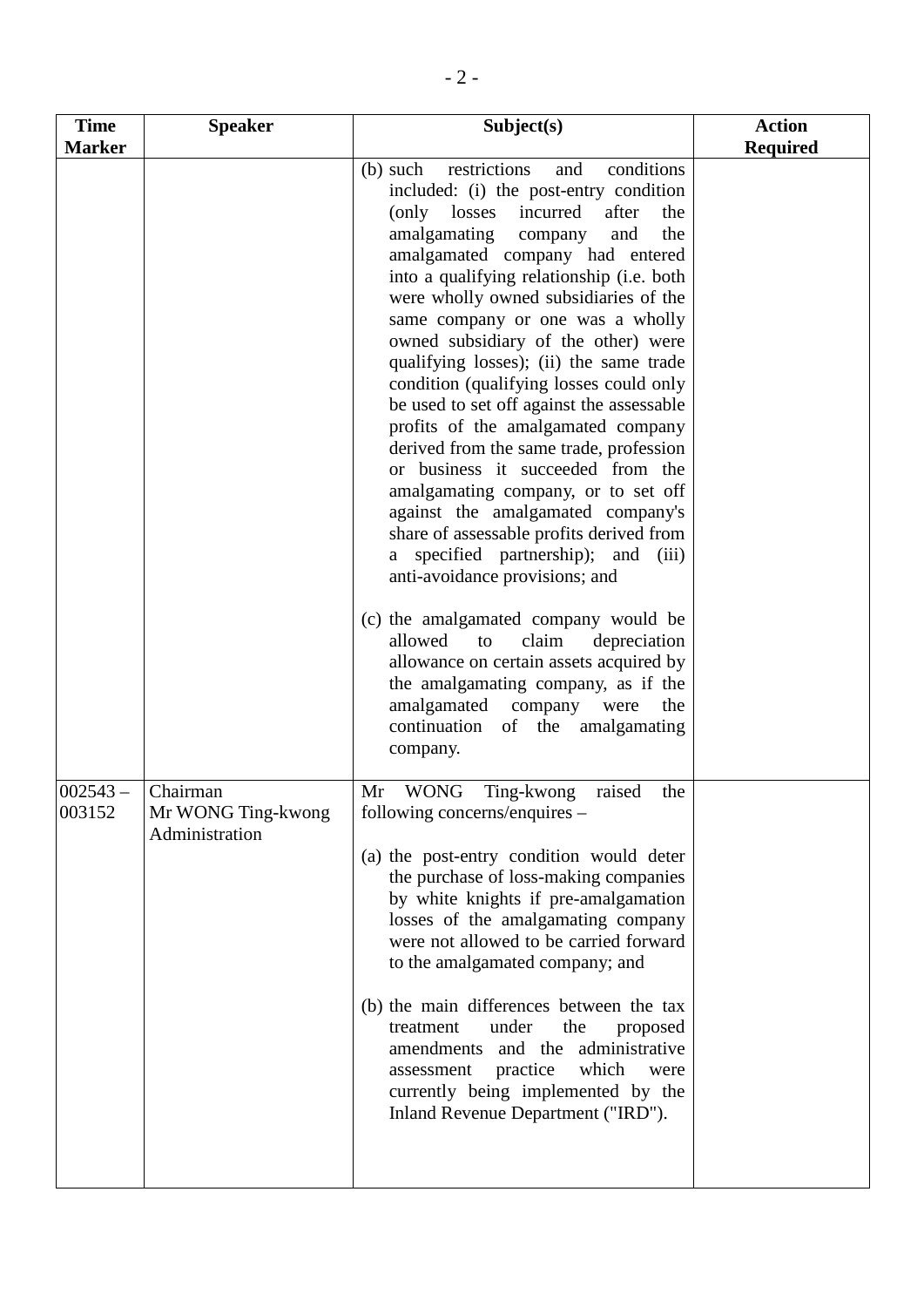| <b>Time</b>   | <b>Speaker</b> | Subject(s)                                                                                                                                                                                                                                                                                                                                                                                                                                                                                                                                                                                                                                                                | <b>Action</b>   |
|---------------|----------------|---------------------------------------------------------------------------------------------------------------------------------------------------------------------------------------------------------------------------------------------------------------------------------------------------------------------------------------------------------------------------------------------------------------------------------------------------------------------------------------------------------------------------------------------------------------------------------------------------------------------------------------------------------------------------|-----------------|
| <b>Marker</b> |                | The Administration advised that -                                                                                                                                                                                                                                                                                                                                                                                                                                                                                                                                                                                                                                         | <b>Required</b> |
|               |                | (a) the proposed amendments aimed to<br>deal with the tax treatment in respect of<br>amalgamation of companies rather than<br>equity injection by a white knight into<br>a loss-making company;                                                                                                                                                                                                                                                                                                                                                                                                                                                                           |                 |
|               |                | (b) the purpose of the restrictions and<br>conditions in the Bill, such as the same<br>trade<br>anti-avoidance<br>test<br>and<br>provisions, was to prevent possible<br>abuse of the proposed tax treatment by<br>companies<br>through<br>amalgamation.<br>Companies failing to meet such<br>restrictions and conditions would not<br>be able to enjoy the tax treatment<br>concerned;                                                                                                                                                                                                                                                                                    |                 |
|               |                | (c) there were three main differences<br>between the tax treatment under the<br>Bill and the administrative assessment<br>practice. Specifically,                                                                                                                                                                                                                                                                                                                                                                                                                                                                                                                         |                 |
|               |                | (i) the post-entry condition<br>was<br>extended to the set-off of unutilized<br>pre-amalgamation losses of the<br>amalgamating company in the Bill<br>to prevent possible abuse;                                                                                                                                                                                                                                                                                                                                                                                                                                                                                          |                 |
|               |                | administrative<br>(ii) under<br>the<br>practice,<br>the<br>assessment<br>amalgamated company was entitled<br>to depreciation allowance in the<br>year of amalgamation in respect of<br>machinery or plant, whereas under<br>proposed<br>legislative<br>the<br>amendments,<br>the<br>amalgamating<br>company would be entitled to such<br>allowance, and the amalgamated<br>company would be allowed to use<br>the pre-amalgamation loss of the<br>amalgamating company with the<br>relevant depreciation allowance to<br>set off against its assessable profits<br>of the business succeeded from the<br>amalgamating company. The tax<br>implication would be neutral in |                 |
|               |                | such case; and                                                                                                                                                                                                                                                                                                                                                                                                                                                                                                                                                                                                                                                            |                 |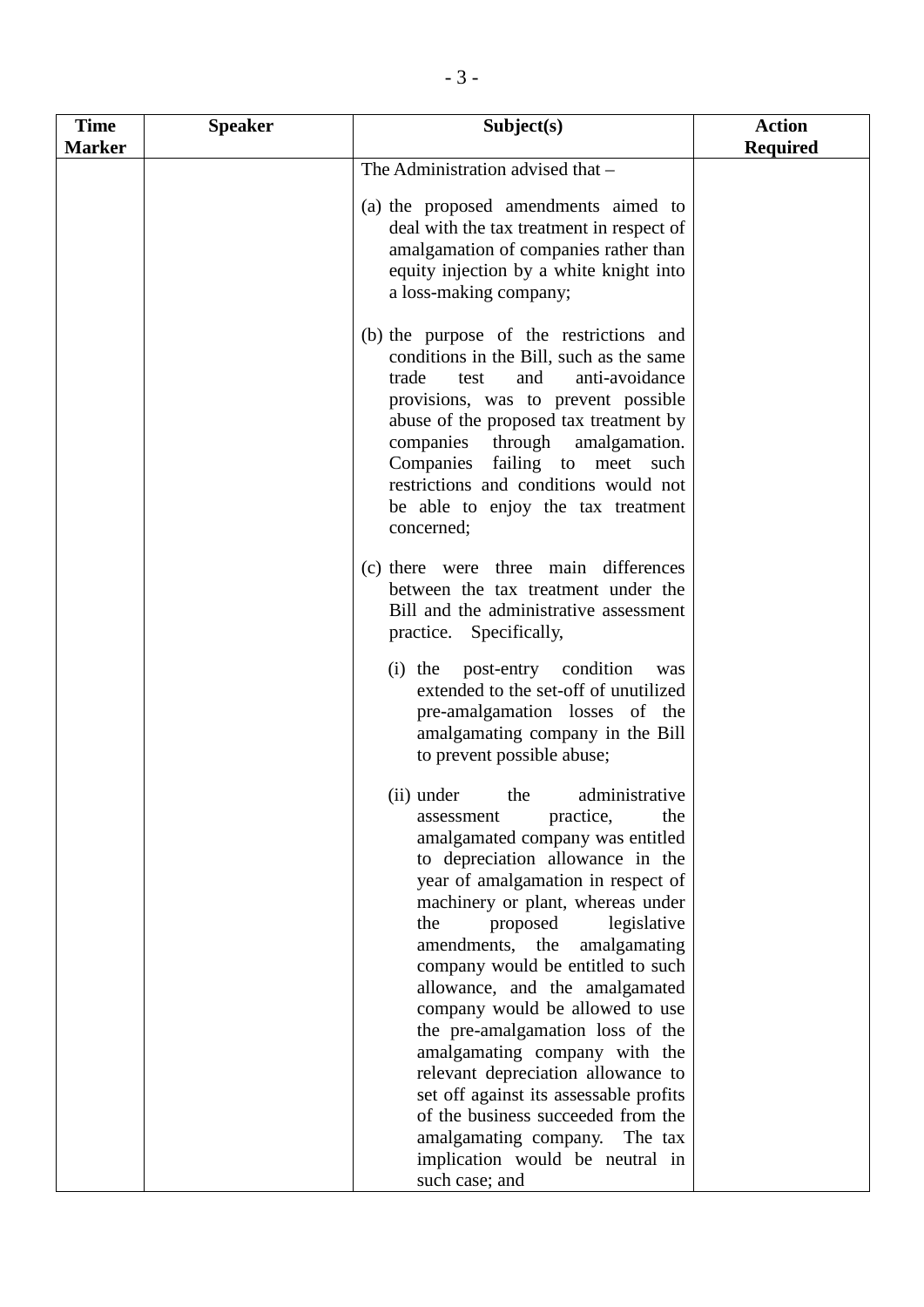| <b>Time</b><br><b>Marker</b> | <b>Speaker</b>                              | Subject(s)                                                                                                                                                                                                                                                                                                                                                                                                                                                                                                                                                                                                                                                                                                                                                                                                                                                                                                                                                                                                                         | <b>Action</b><br><b>Required</b> |
|------------------------------|---------------------------------------------|------------------------------------------------------------------------------------------------------------------------------------------------------------------------------------------------------------------------------------------------------------------------------------------------------------------------------------------------------------------------------------------------------------------------------------------------------------------------------------------------------------------------------------------------------------------------------------------------------------------------------------------------------------------------------------------------------------------------------------------------------------------------------------------------------------------------------------------------------------------------------------------------------------------------------------------------------------------------------------------------------------------------------------|----------------------------------|
|                              |                                             | (iii) if the amalgamated company in a<br>qualifying amalgamation succeeded<br>to any trading stock of a trade or<br>business<br>carried<br>by<br>on<br>an<br>amalgamating company<br>the<br>in<br>qualifying amalgamation, and the<br>amalgamated company continued<br>to use the trading stock as its<br>trading stock in carrying on a trade<br>or business in Hong Kong from the<br>date of amalgamation, the trading<br>stock would be accounted for in the<br>financial<br>of<br>account<br>the<br>amalgamated company at a value<br>equal to the carrying amount of the<br>trading stock of the amalgamating<br>company immediately before the<br>date of amalgamation, instead of<br>being valued at the open market<br>price on the date of cessation of the<br>amalgamating company for the<br>purposes<br>of<br>computing<br>its<br>chargeable profits<br>under<br>the<br>existing Inland Revenue Ordinance<br>("IRO") (Cap. 112) provisions.<br>This special tax treatment would<br>facilitate qualifying amalgamation. |                                  |
| $003153 -$<br>003850         | Chairman<br>Ms Starry LEE<br>Administration | Starry LEE raised the following<br>Ms<br>concerns/enquiries -<br>(a) it would be rather difficult to prove that<br>a company was engaging in tax<br>avoidance by amalgamating with a<br>loss-making company;<br>(b) the number of disputes concerning<br>alleged tax avoidance by amalgamating<br>with a loss-making company handled<br>by IRD; and<br>(c) details and rationale of the proposed<br>amendments in relation to transfer or<br>succession of specified assets without<br>sale.                                                                                                                                                                                                                                                                                                                                                                                                                                                                                                                                       |                                  |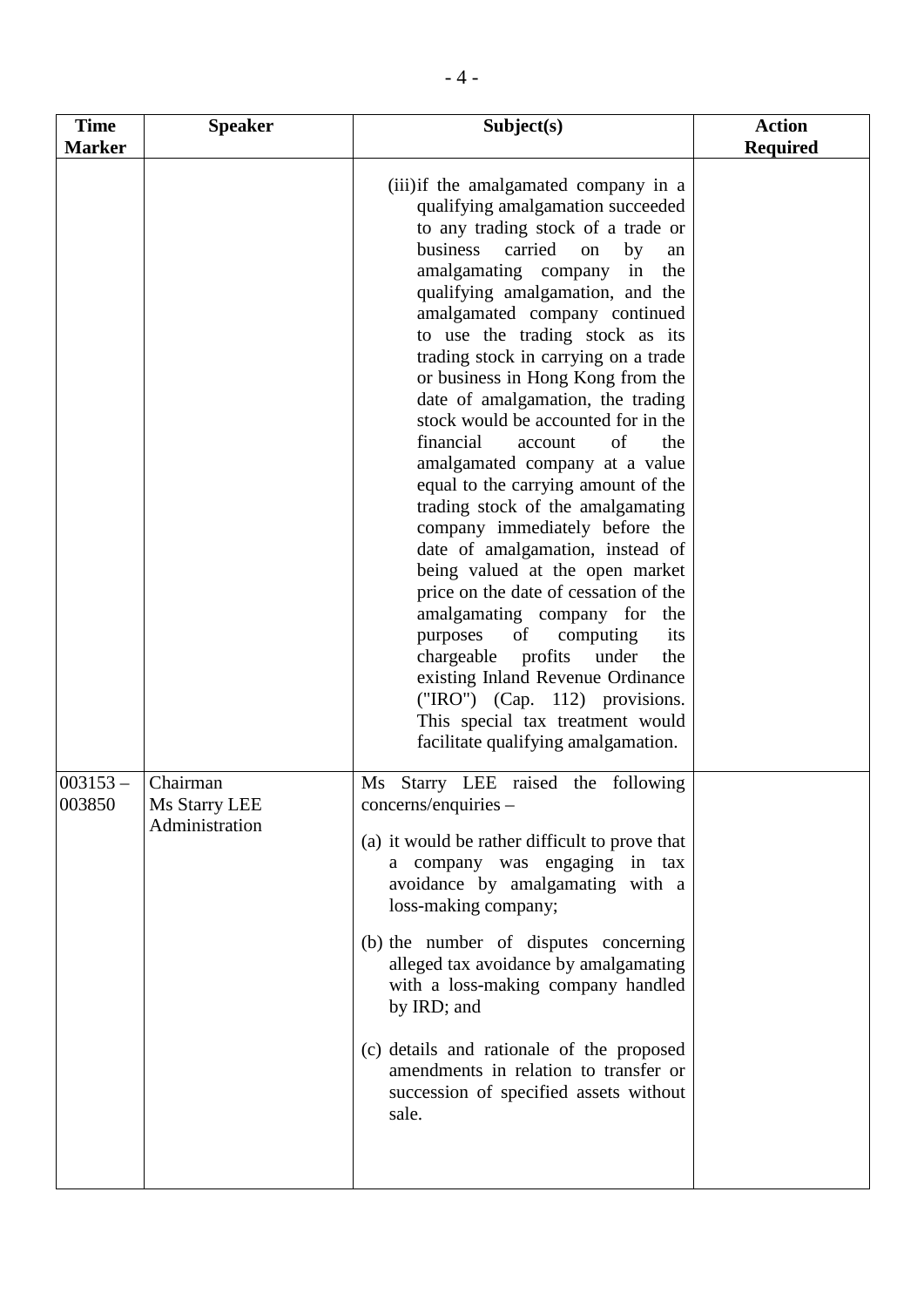| <b>Time</b>   | <b>Speaker</b> | Subject(s)                                                                                                                                                                                                                                                                                                                                                                                                               | <b>Action</b>   |
|---------------|----------------|--------------------------------------------------------------------------------------------------------------------------------------------------------------------------------------------------------------------------------------------------------------------------------------------------------------------------------------------------------------------------------------------------------------------------|-----------------|
| <b>Marker</b> |                |                                                                                                                                                                                                                                                                                                                                                                                                                          | <b>Required</b> |
|               |                | The Administration advised that -<br>(a) according to IRD's record, IRD had<br>handled<br>about<br>250<br>court-free<br>amalgamation cases since 2014. IRD<br>had been making tax assessments<br>based on the existing administrative<br>practice<br>guidelines<br>assessment<br>published in 2015, which had so far<br>been implemented smoothly without<br>much controversy;                                           |                 |
|               |                | (b) except for limited circumstances, there<br>was currently no provision under IRO<br>dealing with the transfer of assets<br>without sale, such as in the case of a<br>qualifying amalgamation.<br>In the<br>absence of specific provisions, capital<br>expenditures which had been allowed<br>deductions or allowance could not be<br>clawed back;                                                                     |                 |
|               |                | (c) for the sake of clarity and consistency,<br>the Administration proposed to amend<br>IRO to provide for the tax treatment in<br>when<br>circumstances<br>a<br>taxpayer<br>succeeded<br>specified<br>assets.<br>to<br>Specifically, it proposed to deem the<br>transfer of the specified assets without<br>sale<br>under<br>the<br>circumstances<br>mentioned above as sale; and                                       |                 |
|               |                | (d) for the purpose of computing the<br>chargeable profits, the transferor would<br>be deemed to have received the<br>proceeds of sale of the specified asset<br>at the lower of the open market value<br>of the asset and the capital expenditure<br>incurred by the person whereas the<br>transferee would be deemed to have<br>incurred expenditure on the purchase<br>of the specified assets in the same<br>amount. |                 |
|               |                |                                                                                                                                                                                                                                                                                                                                                                                                                          |                 |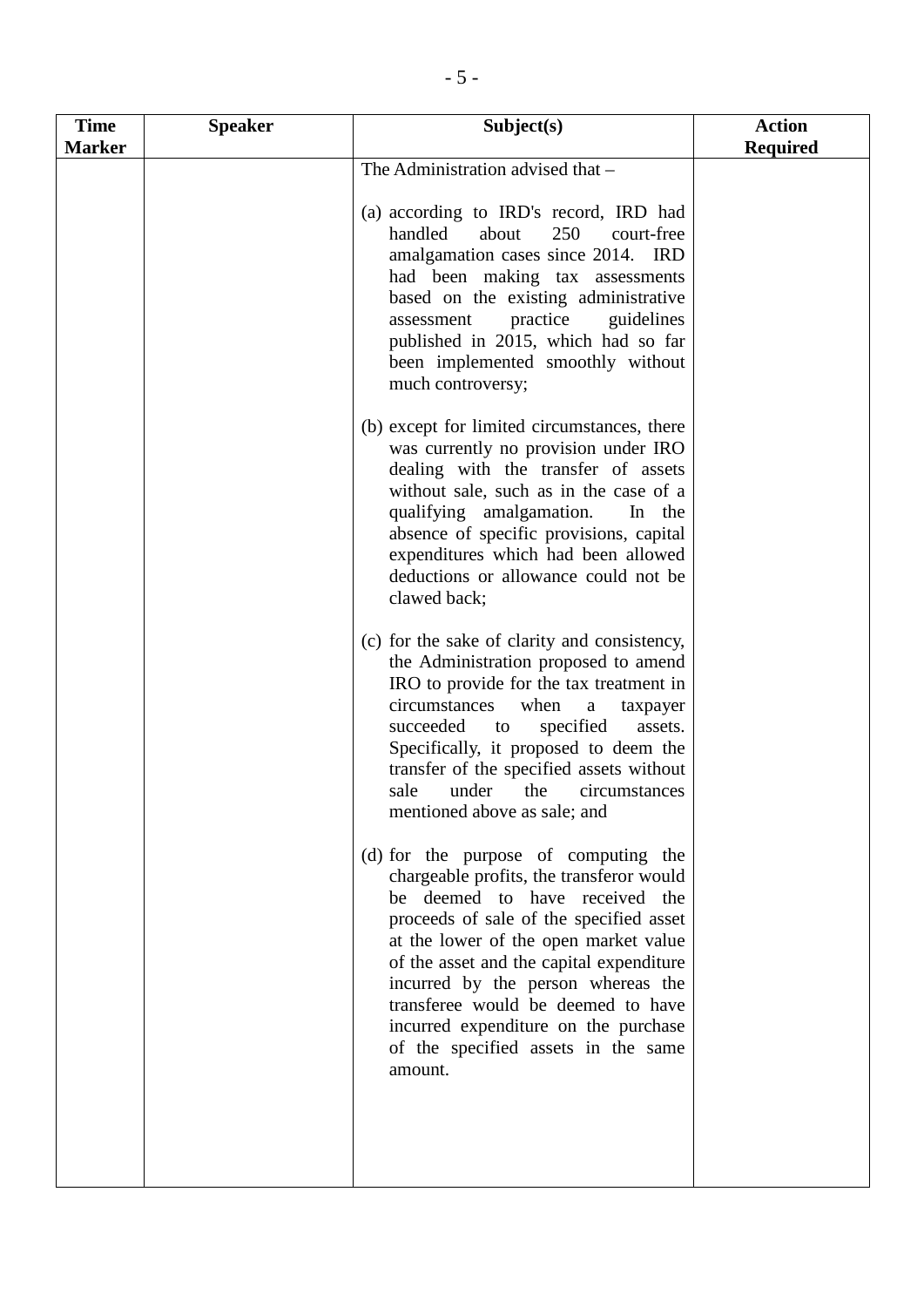| <b>Time</b>                           | <b>Speaker</b>                              | Subject(s)                                                                                                                                                                                                                                                                                                                                                                                                                                                                                                                                                                                                                                                                                                                                                                                                                                                                                                                                                                                                                                                                                                                                                                                                                                                                                | <b>Action</b>   |
|---------------------------------------|---------------------------------------------|-------------------------------------------------------------------------------------------------------------------------------------------------------------------------------------------------------------------------------------------------------------------------------------------------------------------------------------------------------------------------------------------------------------------------------------------------------------------------------------------------------------------------------------------------------------------------------------------------------------------------------------------------------------------------------------------------------------------------------------------------------------------------------------------------------------------------------------------------------------------------------------------------------------------------------------------------------------------------------------------------------------------------------------------------------------------------------------------------------------------------------------------------------------------------------------------------------------------------------------------------------------------------------------------|-----------------|
|                                       |                                             |                                                                                                                                                                                                                                                                                                                                                                                                                                                                                                                                                                                                                                                                                                                                                                                                                                                                                                                                                                                                                                                                                                                                                                                                                                                                                           |                 |
| <b>Marker</b><br>$003851 -$<br>004437 | Chairman<br>Administration                  | Chairman<br>following<br>The<br>the<br>made<br>enquiries -<br>(a) how did Hong Kong's regulatory<br>requirements<br>court-free<br>on<br>amalgamation of companies compare<br>with that of other tax jurisdictions; and<br>(b) whether the Administration would<br>consider offering group loss relief to<br>the amalgamated company.<br>The Administration advised that -<br>(a) other tax jurisdictions such<br>as<br>had similar<br>Singapore<br>legislative<br>provisions<br>tax<br>treatment<br>for<br>on<br>amalgamation of companies with the<br>aim of preventing tax avoidance via the<br>purchase of a loss-making company as<br>an amalgamating company;<br>(b) Hong Kong's simple and low tax<br>regime remained attractive to large<br>enterprises despite the fact that it<br>offered no group loss relief.<br>There<br>would be a significant impact on<br>Government's tax revenue if group loss<br>relief was provided; and<br>Organisation<br>$(c)$ given<br>the<br>that<br>for<br>Economic<br>Co-operation<br>and<br>Development's Base Erosion and Profit<br>Shifting Action Plan 2.0 had recently<br>suggested an overhaul of international<br>tax rules and the introduction of a<br>global minimum tax, any reduction in<br>tax liability as a result of group loss | <b>Required</b> |
| $004438 -$<br>005857                  | Chairman<br>Ms Starry LEE<br>Administration | relief would likely be offset by the<br>need to pay additional global minimum<br>tax in Hong Kong or elsewhere.<br>Ms Starry LEE enquired about industry<br>response to the use of the eTax Portal and<br>the electronic submission of tax returns<br>$("e-filing").$                                                                                                                                                                                                                                                                                                                                                                                                                                                                                                                                                                                                                                                                                                                                                                                                                                                                                                                                                                                                                     |                 |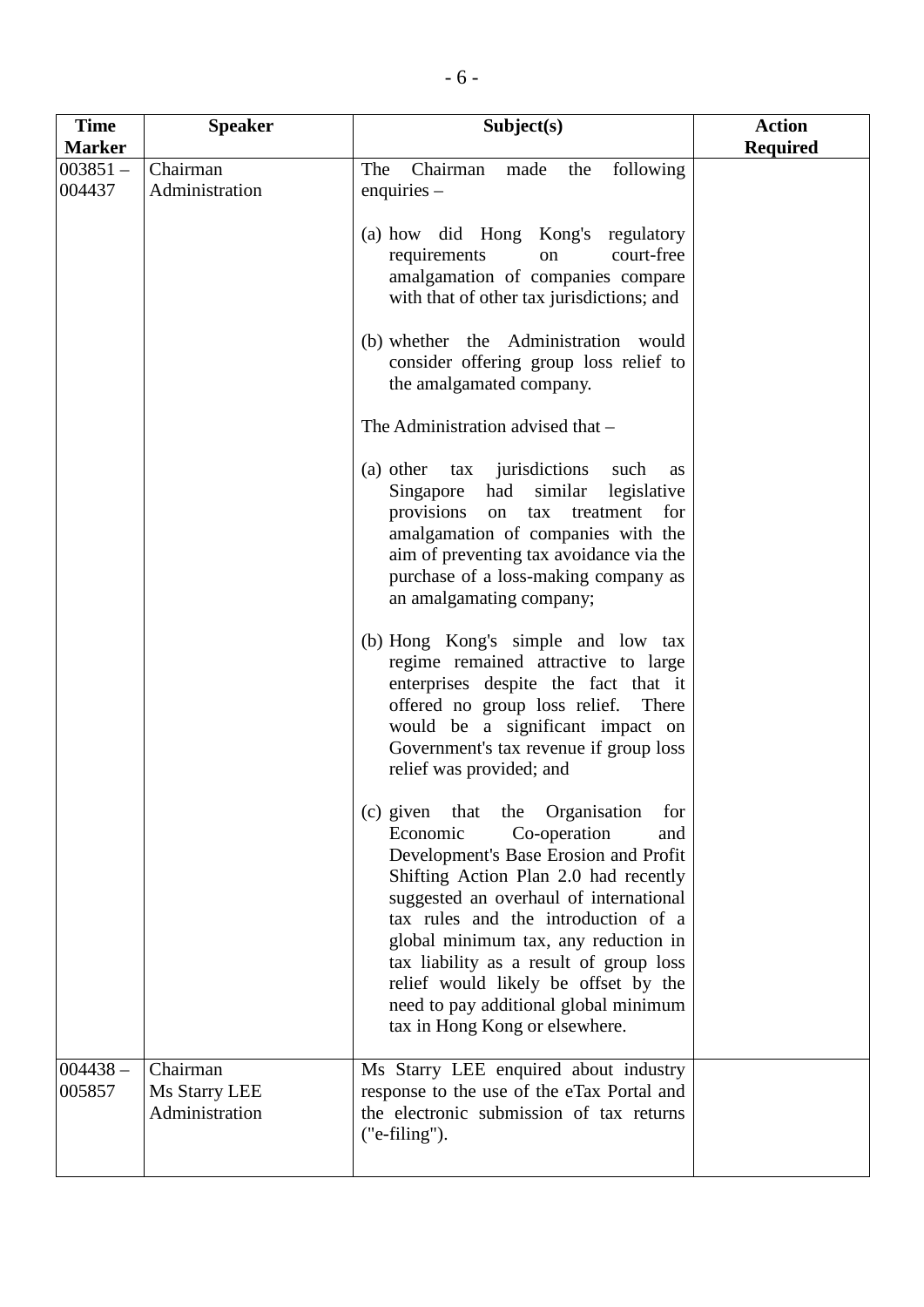| <b>Time</b>   | <b>Speaker</b> | Subject(s)                                                                                                                                                                                                                                                                                                                                                                                                                                                                                                                                                                                                           | <b>Action</b>   |
|---------------|----------------|----------------------------------------------------------------------------------------------------------------------------------------------------------------------------------------------------------------------------------------------------------------------------------------------------------------------------------------------------------------------------------------------------------------------------------------------------------------------------------------------------------------------------------------------------------------------------------------------------------------------|-----------------|
| <b>Marker</b> |                |                                                                                                                                                                                                                                                                                                                                                                                                                                                                                                                                                                                                                      | <b>Required</b> |
|               |                | The Administration advised that -<br>(a) at present, most of the e-filed profits<br>tax returns were made by small<br>companies as the system supporting the<br>eTax Portal currently could not accept<br>financial documents submitted by large<br>companies due to its limited uploading<br>capacity. In the circumstance, only<br>less than 1% of corporate taxpayers<br>were using e-filing;                                                                                                                                                                                                                     |                 |
|               |                | (b) the Legislative Council ("LegCo")<br>Finance Committee approved in 2020 a<br>new commitment of about<br>\$742<br>million for the enhancement and<br>relocation of information technology<br>("IT") systems and facilities of the IRD<br>for the new Inland Revenue Tower in<br>the Kai Tak Development Area.<br>Among others, a Business Tax Portal<br>would be developed to facilitate<br>e-filing by businesses including<br>accounting and financial data.<br>The<br>Administration therefore proposed to<br>amend IRO to enhance the statutory<br>framework for the filing of tax returns<br>electronically; |                 |
|               |                | (c) the proposed amendments<br>would<br>provide legislative backing to IRD's<br>plan to enable more businesses to<br>voluntarily e-file profits tax returns<br>including financial statements in 2023,<br>with the ultimate goal of implementing<br>e-filing of profits tax returns through<br>the newly developed Business Tax<br>Portal;                                                                                                                                                                                                                                                                           |                 |
|               |                | (d) the first phase which enhanced the<br>existing eTax Portal to enable more<br>businesses to voluntarily e-file profits<br>including<br>financial<br>returns<br>tax<br>statements would be launched in<br>around 2023, whilst the second phase<br>which developed a new Business Tax<br>Portal was expected to be completed by<br>2025;                                                                                                                                                                                                                                                                            |                 |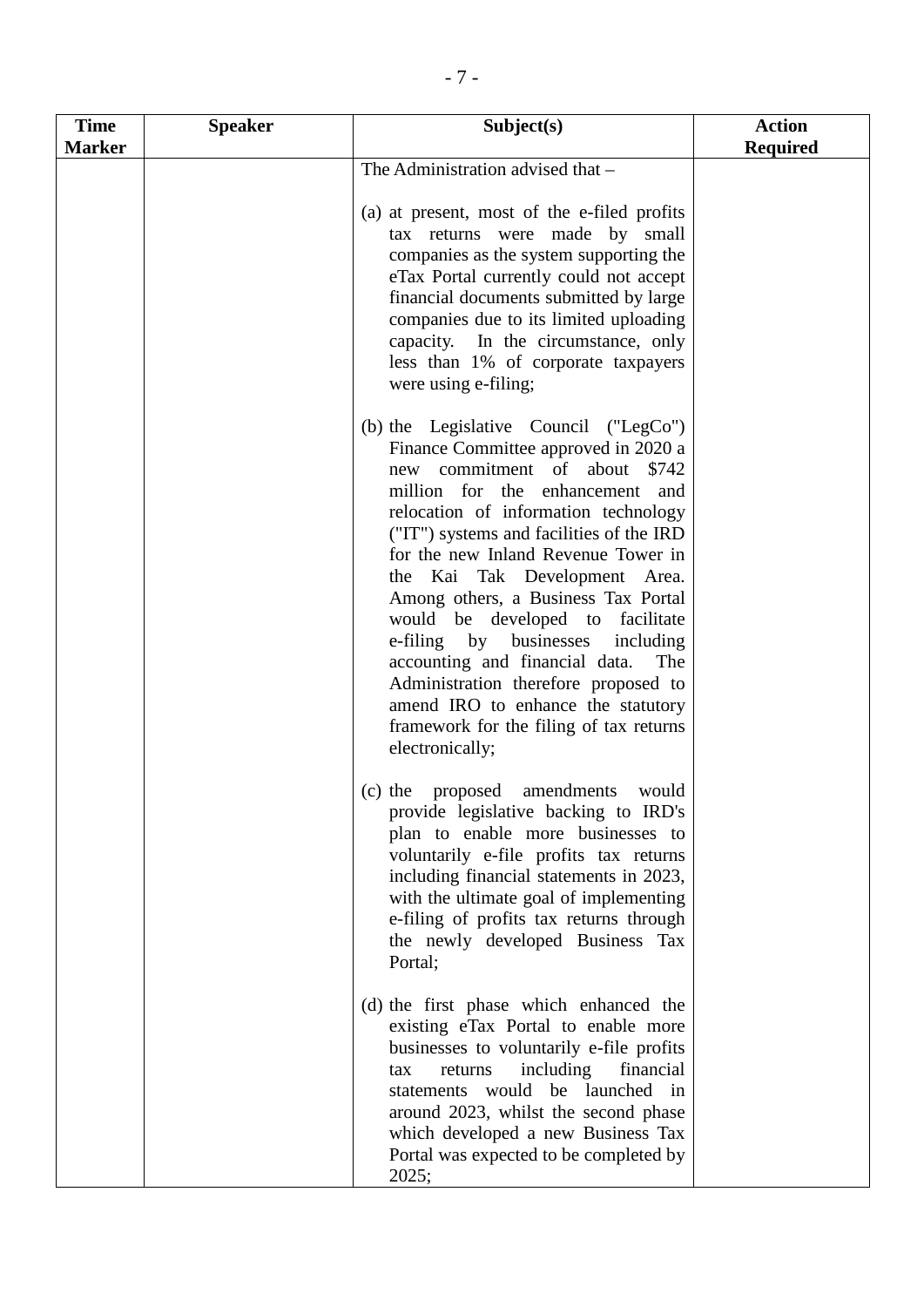| <b>Time</b>          | <b>Speaker</b>             | Subject(s)                                                                                                                                                                                                                                                                                                                                                                                                                                                                                                                                            | <b>Action</b>   |
|----------------------|----------------------------|-------------------------------------------------------------------------------------------------------------------------------------------------------------------------------------------------------------------------------------------------------------------------------------------------------------------------------------------------------------------------------------------------------------------------------------------------------------------------------------------------------------------------------------------------------|-----------------|
| <b>Marker</b>        |                            |                                                                                                                                                                                                                                                                                                                                                                                                                                                                                                                                                       | <b>Required</b> |
|                      |                            | for<br>future<br>technological<br>$(e)$ to<br>cater<br>changes, the proposed amendments<br>included new provisions which would<br>empower the Commissioner of Inland<br>Revenue ("the Commissioner") to<br>specify in a gazette notice the manner<br>in which an e-return or a return to be<br>furnished by a mixed mode of paper<br>and electronic record ("mixed filing")<br>was to be generated, signed and<br>delivered to IRD;                                                                                                                   |                 |
|                      |                            | (f) IRD's current plan was to allow the<br>furnishing of profits tax returns by<br>mixed filing or e-filing<br>as<br>an<br>alternative to paper filing.<br>If and<br>when IRD decided to make e-filing a<br>mandatory requirement in future, the<br>Administration would consult LegCo<br>again on the implementation plan. A<br>gazette notice would need to be made<br>by the Commissioner on the classes or<br>description of persons who must<br>furnish their tax returns by e-filing,<br>which was subject to negative vetting<br>by LegCo; and |                 |
|                      |                            | (g) irrespective of the way in which a<br>return was filed (i.e. paper, electronic<br>or mixed), the Administration proposed<br>to provide the framework to allow<br>taxpayers to appoint service providers<br>to file tax returns for or on their behalf.<br>This function was not allowed to be<br>performed by tax representatives at<br>present.                                                                                                                                                                                                  |                 |
| $005858 -$<br>010208 | Chairman<br>Administration | The Chairman urged the Administration to<br>take into account users' response and<br>adoption rate when it decided the time to<br>make e-filing a mandatory requirement.                                                                                                                                                                                                                                                                                                                                                                              |                 |
|                      |                            | The Administration advised that it did not<br>envisage to make e-filing a mandatory<br>requirement in the short term, the timing of<br>which would be determined with regard to<br>the degree of acceptance by the trade and<br>the capacity of the Government's IT<br>infrastructure.                                                                                                                                                                                                                                                                |                 |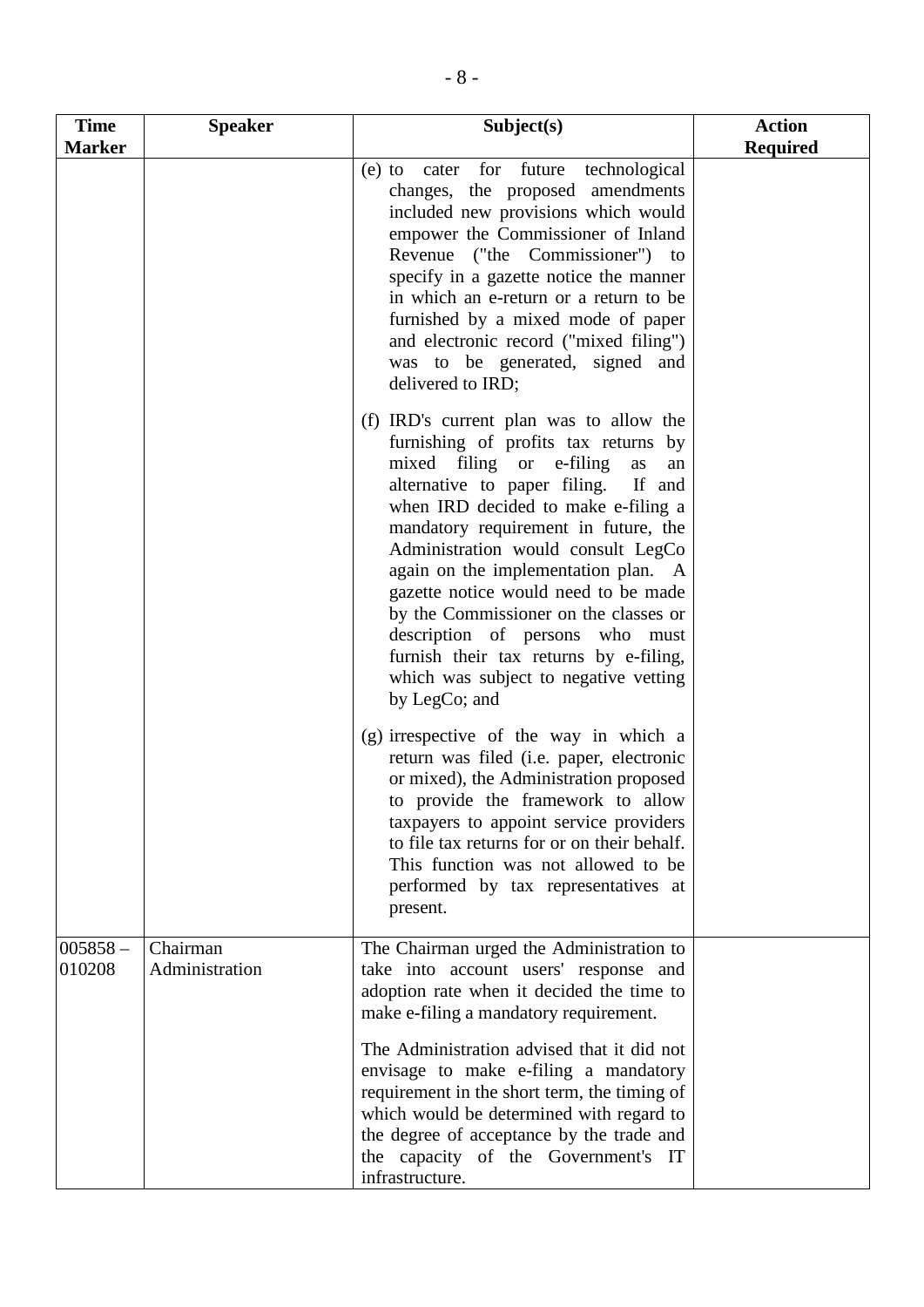| <b>Time</b>          | <b>Speaker</b>                              | Subject(s)                                                                                                                                                                                                                                                                                                                                                                                                                                                                                                                     | <b>Action</b>   |
|----------------------|---------------------------------------------|--------------------------------------------------------------------------------------------------------------------------------------------------------------------------------------------------------------------------------------------------------------------------------------------------------------------------------------------------------------------------------------------------------------------------------------------------------------------------------------------------------------------------------|-----------------|
| <b>Marker</b>        |                                             |                                                                                                                                                                                                                                                                                                                                                                                                                                                                                                                                | <b>Required</b> |
| $010209 -$<br>011054 | Chairman<br>Ms Starry LEE<br>Administration | Ms Starry LEE and the Chairman enquired<br>detailed<br>arrangements of<br>about<br>the<br>deduction of foreign tax under specified<br>circumstances, and stakeholders' views on<br>the legislative proposals.                                                                                                                                                                                                                                                                                                                  |                 |
|                      |                                             | The Administration advised that -                                                                                                                                                                                                                                                                                                                                                                                                                                                                                              |                 |
|                      |                                             | (a) stakeholders had raised concerns that<br>since the enactment of the Inland<br>(Amendment)<br>Revenue<br>(No.<br>6)<br>Ordinance 2018, the limited relief<br>provided under section $16(1)(c)$ of IRO<br>by way of deduction for foreign tax<br>paid to address double taxation arising<br>from charging profits tax on certain<br>specified interest, gains and profits<br>would not apply to foreign tax paid in a<br>territory with a double taxation<br>agreement ("DTA") in force with Hong<br>Kong ("DTA territory"); |                 |
|                      |                                             | (b) there were concerns about the negative<br>impact on the Hong Kong branches of<br>foreign corporations, in particular the<br>over 150 foreign banks operating in<br>Hong Kong through branches, when<br>they were dealing with DTA territories;                                                                                                                                                                                                                                                                             |                 |
|                      |                                             | (c) specifically, since no tax relief was<br>available to these branches of foreign<br>banks in Hong Kong, their income<br>would be subject to tax in both Hong<br>Kong and the DTA territories if relief<br>was also not available to them in their<br>of residence.<br>jurisdiction<br>The<br>industry held the view that Hong<br>Kong's attractiveness as a banking<br>location might be undermined as a<br>result; and                                                                                                     |                 |
|                      |                                             | (d) stakeholders had also raised concerns<br>that the current scope of deduction for<br>foreign tax paid in respect of specified<br>interest, gains and profits was too<br>narrow, and proposed to expand the<br>scope to cover foreign tax paid in<br>respect of other income such as royalty.                                                                                                                                                                                                                                |                 |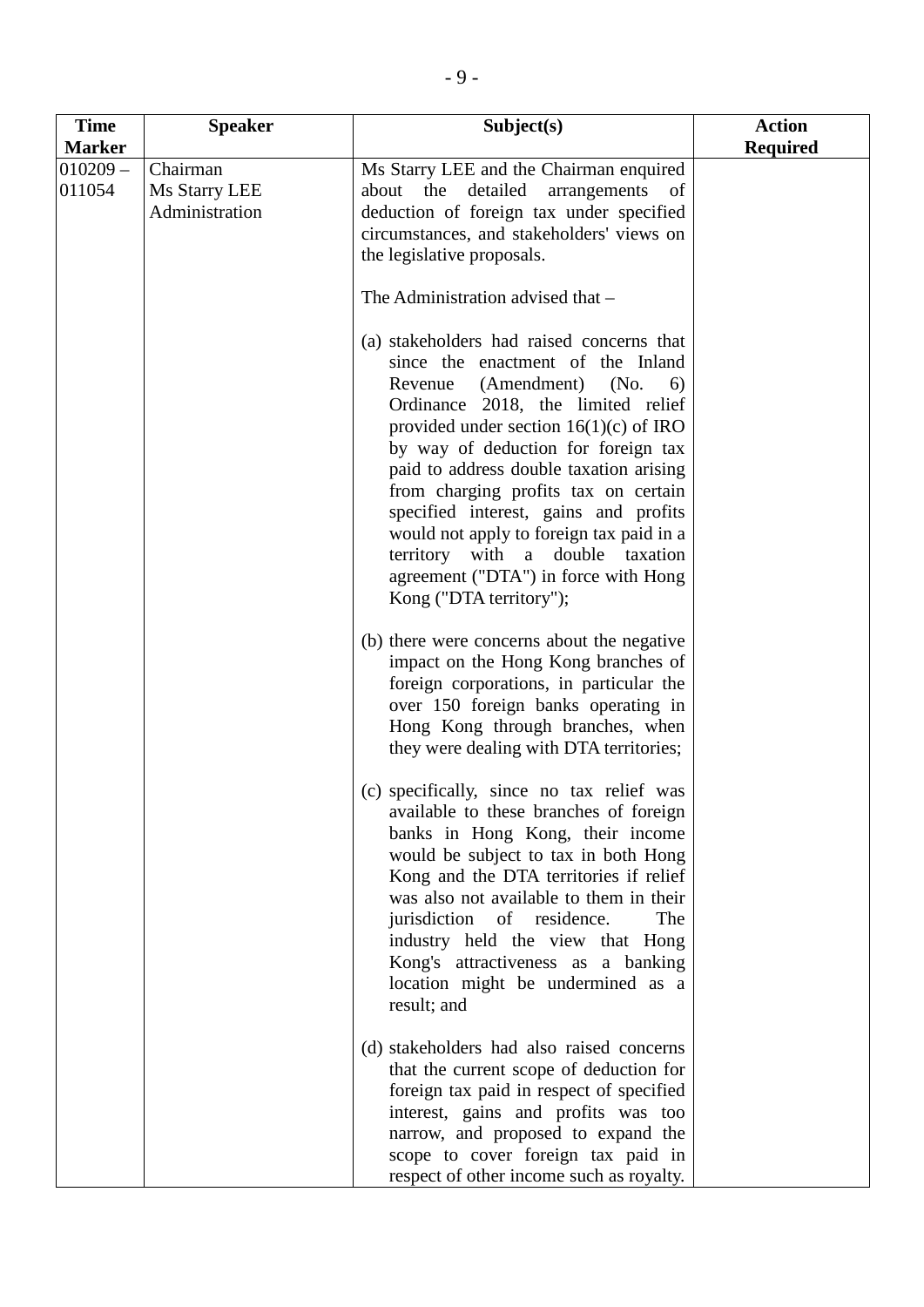| <b>Time</b>   | <b>Speaker</b> | Subject(s)                                                                                                                                                                                                                                                                                                                                                                                                                                                     | <b>Action</b>   |
|---------------|----------------|----------------------------------------------------------------------------------------------------------------------------------------------------------------------------------------------------------------------------------------------------------------------------------------------------------------------------------------------------------------------------------------------------------------------------------------------------------------|-----------------|
| <b>Marker</b> |                |                                                                                                                                                                                                                                                                                                                                                                                                                                                                | <b>Required</b> |
|               |                | They were of the view that this would<br>be conducive to promoting Hong Kong<br>as a research and development hub, as<br>the taxpayers concerned could benefit<br>from the tax regime when developing<br>and exploiting the intellectual property<br>they created in Hong Kong.                                                                                                                                                                                |                 |
|               |                | The Administration advised that having<br>considered stakeholders' views, it proposed<br>the following changes to the foreign tax<br>deduction regime under the IRO -                                                                                                                                                                                                                                                                                          |                 |
|               |                | (a) the existing deduction available for<br>foreign tax paid in respect of specified<br>interest, gains and profits by Hong<br>Kong resident persons and non-Hong<br>Kong resident persons in non-DTA<br>territories would be extended<br>to<br>non-Hong Kong resident persons who<br>paid such tax in DTA territories;                                                                                                                                        |                 |
|               |                | restriction<br>would<br>(b)<br>be<br>a<br>new<br>incorporated such that deduction of<br>foreign tax paid by a non-Hong Kong<br>resident person<br>either<br>(in<br><b>DTA</b><br>territory or non-DTA territory) would<br>be provided only to the extent of the<br>portion of foreign tax paid for which<br>the person would not be entitled to<br>utilize for claiming any relief (whether<br>by deduction or otherwise) in his<br>jurisdiction of residence; |                 |
|               |                | the existing deduction available for<br>(c)<br>foreign tax paid in respect of specified<br>interest, gains and profits would be<br>extended to cover foreign tax paid in<br>respect of certain income if the tax<br>was charged on gross income (such as<br>withholding tax on royalty), subject to<br>the same set of limitations<br>and<br>restrictions in (a) and (b) above;                                                                                |                 |
|               |                | Administration<br>had<br>consulted<br>$(d)$ the<br>relevant industry representatives on<br>the legislative proposals through the<br>Joint Liaison Committee on Taxation<br>("JLCT"). JLCT members generally                                                                                                                                                                                                                                                    |                 |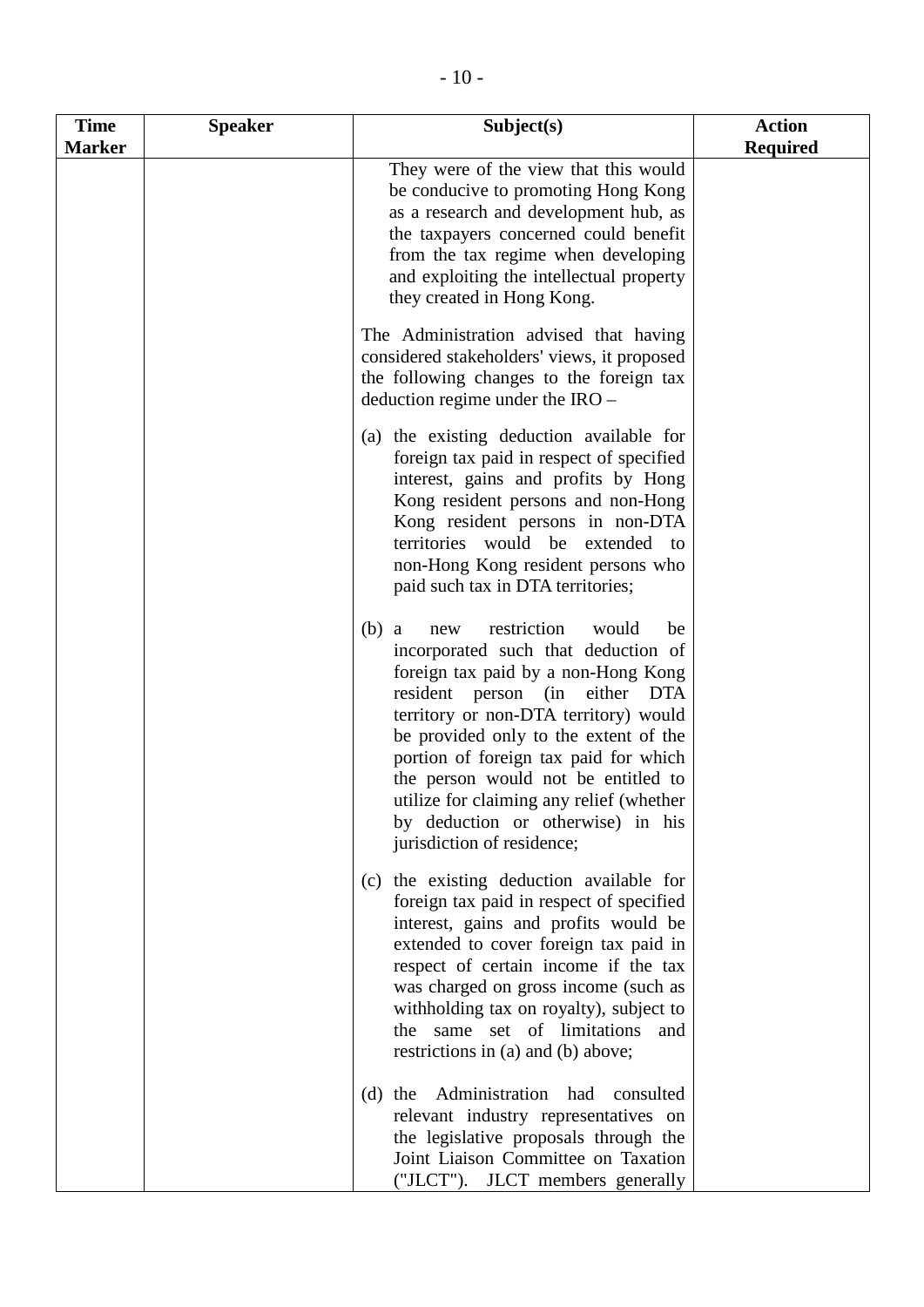| <b>Time</b>          | <b>Speaker</b>             | Subject(s)                                                                                                                                                                                                                                                                                                                                                                                                                                                                                                                           | <b>Action</b>   |
|----------------------|----------------------------|--------------------------------------------------------------------------------------------------------------------------------------------------------------------------------------------------------------------------------------------------------------------------------------------------------------------------------------------------------------------------------------------------------------------------------------------------------------------------------------------------------------------------------------|-----------------|
| <b>Marker</b>        |                            |                                                                                                                                                                                                                                                                                                                                                                                                                                                                                                                                      | <b>Required</b> |
|                      |                            | welcomed<br>would<br>proposals<br>that<br>provide more legal<br>clarity<br>and<br>certainty with regard to the tax<br>treatment as well as IRD's plan to<br>facilitate better use of electronic<br>means for furnishing of tax returns.<br>JLCT also supported broadening the<br>scope of foreign tax deduction under<br>IRO. The Administration took into<br>account the industry's feedback when<br>preparing the legislative amendments.<br>The industry supported the legislative<br>proposals in general; and                   |                 |
|                      |                            | (e) the banking industry suggested that the<br>relevant amendments should have<br>retrospective effect to the enactment of<br>the Inland Revenue (Amendment)<br>(No.6) Ordinance 2018 when such<br>relief by way of deduction was<br>restricted to foreign tax paid in<br>non-DTA territories<br>only.<br>The<br>Administration had reservations on the<br>affect<br>suggestion<br>as it would<br>companies concerned if the proposed<br>restriction<br>new<br>to<br>prevent<br>double-benefit<br>effect<br>took<br>retrospectively. |                 |
| $011055 -$<br>011642 | Chairman<br>Administration | The Chairman expressed concern that the<br>provision of foreign tax deduction under<br>specified circumstances might discourage<br>other tax jurisdictions from entering into<br>DTAs with Hong Kong.<br>The Administration advised that tax relief<br>under DTAs were usually provided by way<br>of tax credit rather than by tax deduction.<br>The proposed amendment would only<br>allow tax deduction on foreign tax paid<br>and would result in a smaller tax saving.                                                           |                 |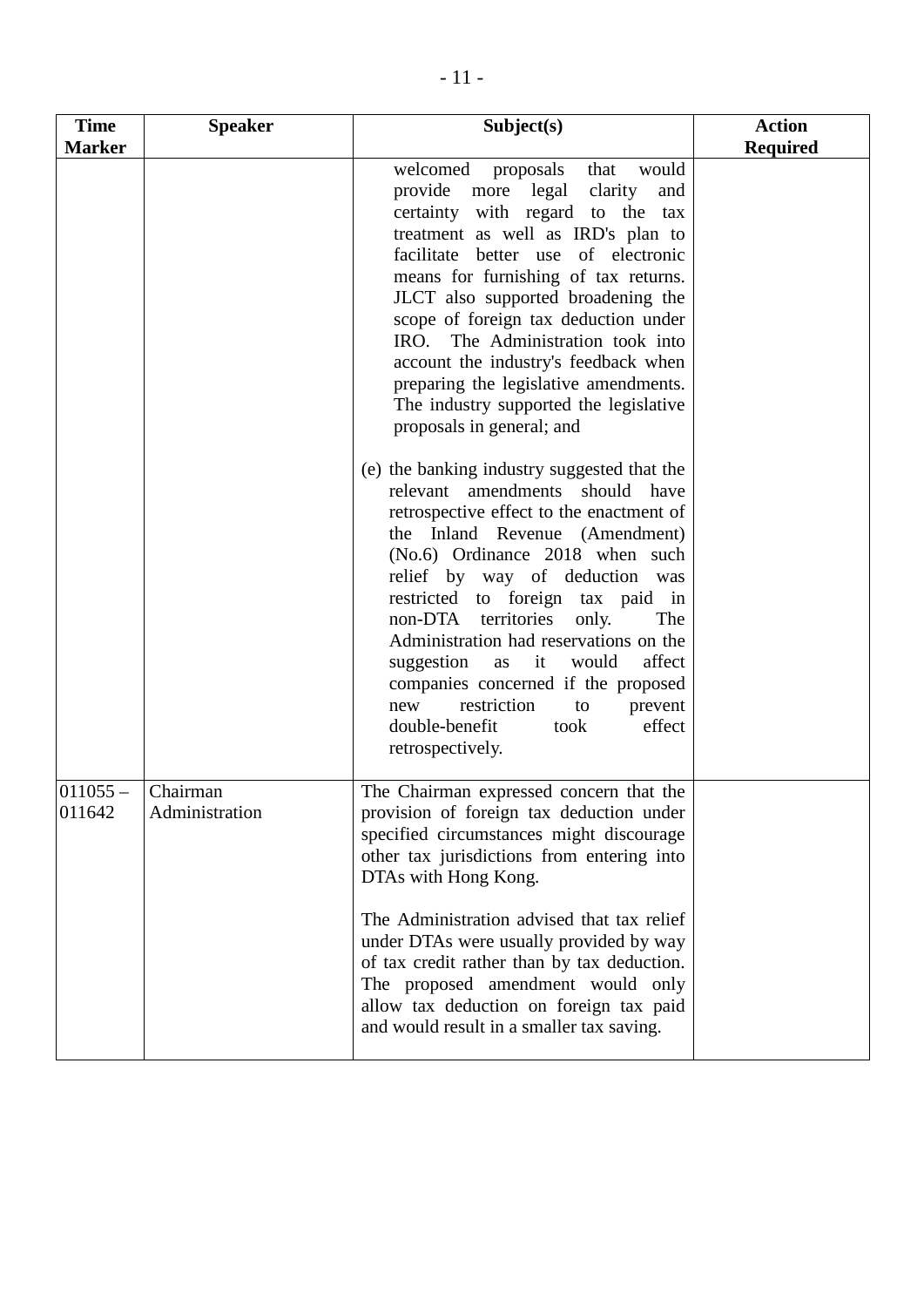| <b>Time</b><br><b>Marker</b> | <b>Speaker</b>                           | Subject(s)                                                                                                       | <b>Action</b><br><b>Required</b> |
|------------------------------|------------------------------------------|------------------------------------------------------------------------------------------------------------------|----------------------------------|
|                              | Clause-by-clause examination of the Bill |                                                                                                                  |                                  |
|                              | [The Bill (LC Paper No. CB(3)420/20-21)] |                                                                                                                  |                                  |
|                              |                                          | [Marked-up copy of the Bill prepared by the Legal Service Division (LC Paper No.                                 |                                  |
|                              | $CB(1)804/20-21(01))$ ]                  |                                                                                                                  |                                  |
| $011643 -$                   | Chairman                                 | <b>Part 1: Preliminary</b>                                                                                       |                                  |
| 012027                       | Administration                           |                                                                                                                  |                                  |
|                              |                                          | $Clause 1 - Short title$                                                                                         |                                  |
|                              |                                          | Clause 2 - Inland Revenue Ordinance<br>amended                                                                   |                                  |
|                              |                                          | Members raised no questions.                                                                                     |                                  |
|                              |                                          | Part 2: Amendments relating to Qualifying<br><b>Amalgamations</b>                                                |                                  |
|                              |                                          | Clause $3$ – Part 6C added                                                                                       |                                  |
|                              |                                          | Part 6C: Qualifying Amalgamations                                                                                |                                  |
|                              |                                          | Section 40AE Interpretation                                                                                      |                                  |
|                              |                                          | Section 40AF Application of Part 6C                                                                              |                                  |
|                              |                                          | Section 40AG Amalgamating<br>company<br>treated as having ceased to<br>carry on trade, profession<br>or business |                                  |
|                              |                                          | Section 40AH Provisional profits tax for<br>amalgamating company                                                 |                                  |
|                              |                                          | Section 40AI Provisional profits tax for<br>amalgamated company                                                  |                                  |
|                              |                                          | Section 40AJ Obligations and liabilities<br>of amalgamating companies                                            |                                  |
|                              |                                          | Section 40AK Rights,<br>powers<br>and<br>privileges of amalgamating<br>companies                                 |                                  |
|                              |                                          | Section 40AL Returns for profits tax for<br>amalgamating companies                                               |                                  |
|                              |                                          | Section 40AM Election for Schedule 17J                                                                           |                                  |
|                              |                                          | Clause 4 – Schedule 17J added                                                                                    |                                  |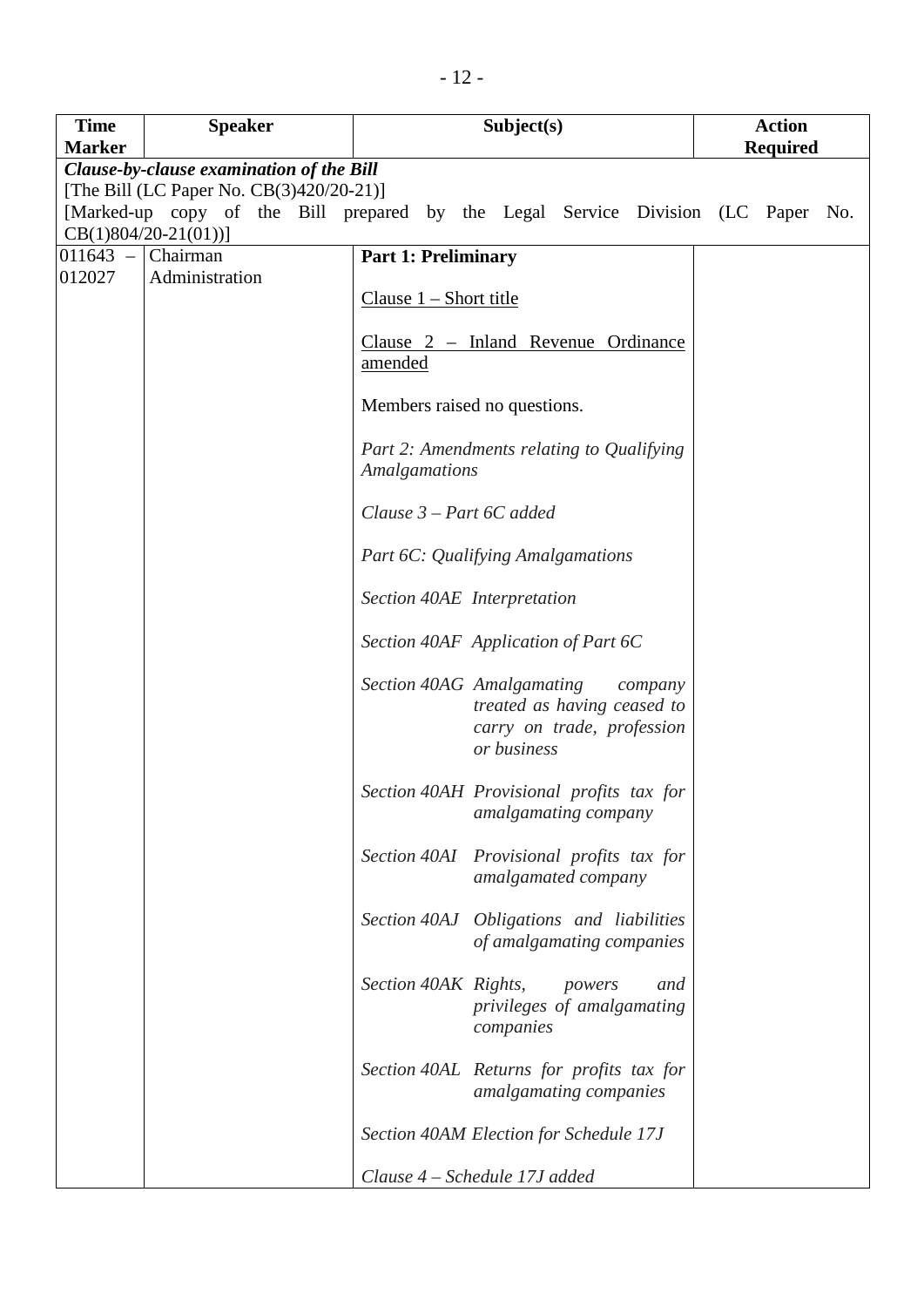| <b>Time</b><br><b>Marker</b> | <b>Speaker</b>                              | Subject(s)                                                                                                                                                                                                                                                                                                                                                                                                                                                                                                                                                            | <b>Action</b><br><b>Required</b> |
|------------------------------|---------------------------------------------|-----------------------------------------------------------------------------------------------------------------------------------------------------------------------------------------------------------------------------------------------------------------------------------------------------------------------------------------------------------------------------------------------------------------------------------------------------------------------------------------------------------------------------------------------------------------------|----------------------------------|
|                              |                                             | Schedule 17J Qualifying<br>Amalgamations - Special<br>Tax Treatment                                                                                                                                                                                                                                                                                                                                                                                                                                                                                                   |                                  |
|                              |                                             | Section 1 Interpretation                                                                                                                                                                                                                                                                                                                                                                                                                                                                                                                                              |                                  |
|                              |                                             | Section 2 Application of Schedule 17J                                                                                                                                                                                                                                                                                                                                                                                                                                                                                                                                 |                                  |
|                              |                                             | Section 3 Succession of business and asset<br>etc.                                                                                                                                                                                                                                                                                                                                                                                                                                                                                                                    |                                  |
|                              |                                             | Members raised no questions.                                                                                                                                                                                                                                                                                                                                                                                                                                                                                                                                          |                                  |
| $012028 -$<br>012152         | Chairman<br>Administration                  | Section 4<br>Reclassification of asset from<br>revenue account to capital<br>account on amalgamation                                                                                                                                                                                                                                                                                                                                                                                                                                                                  |                                  |
|                              |                                             | In response to the Chairman's enquiry<br>about the pricing of an asset upon<br>reclassification,<br>the<br>Administration<br>responded that the existing valuation<br>mechanism on asset pricing would be used<br>for determining the consideration of an<br>asset upon reclassification from revenue<br>account<br>capital<br>account<br>to<br>on<br>amalgamation.<br>The existing appeal<br>mechanism would apply if there was<br>dispute in the valuation.<br>Section 5<br>Reclassification of asset from<br>capital account to revenue<br>account on amalgamation |                                  |
|                              |                                             | Members raised no questions.                                                                                                                                                                                                                                                                                                                                                                                                                                                                                                                                          |                                  |
| $012153 -$<br>012246         | Chairman<br>Ms Starry LEE<br>Administration | Section 6<br>Succession of trading stock<br>In response to Ms Starry LEE's enquiry on<br>whether the Administration would make<br>adjustment to the valuation of the trading<br>stock of the amalgamating company if the<br>mark-to-market accounting approach was<br>elected, the Administration responded that<br>the book value of the trading stock would<br>be adopted and no adjustment would be<br>made.                                                                                                                                                       |                                  |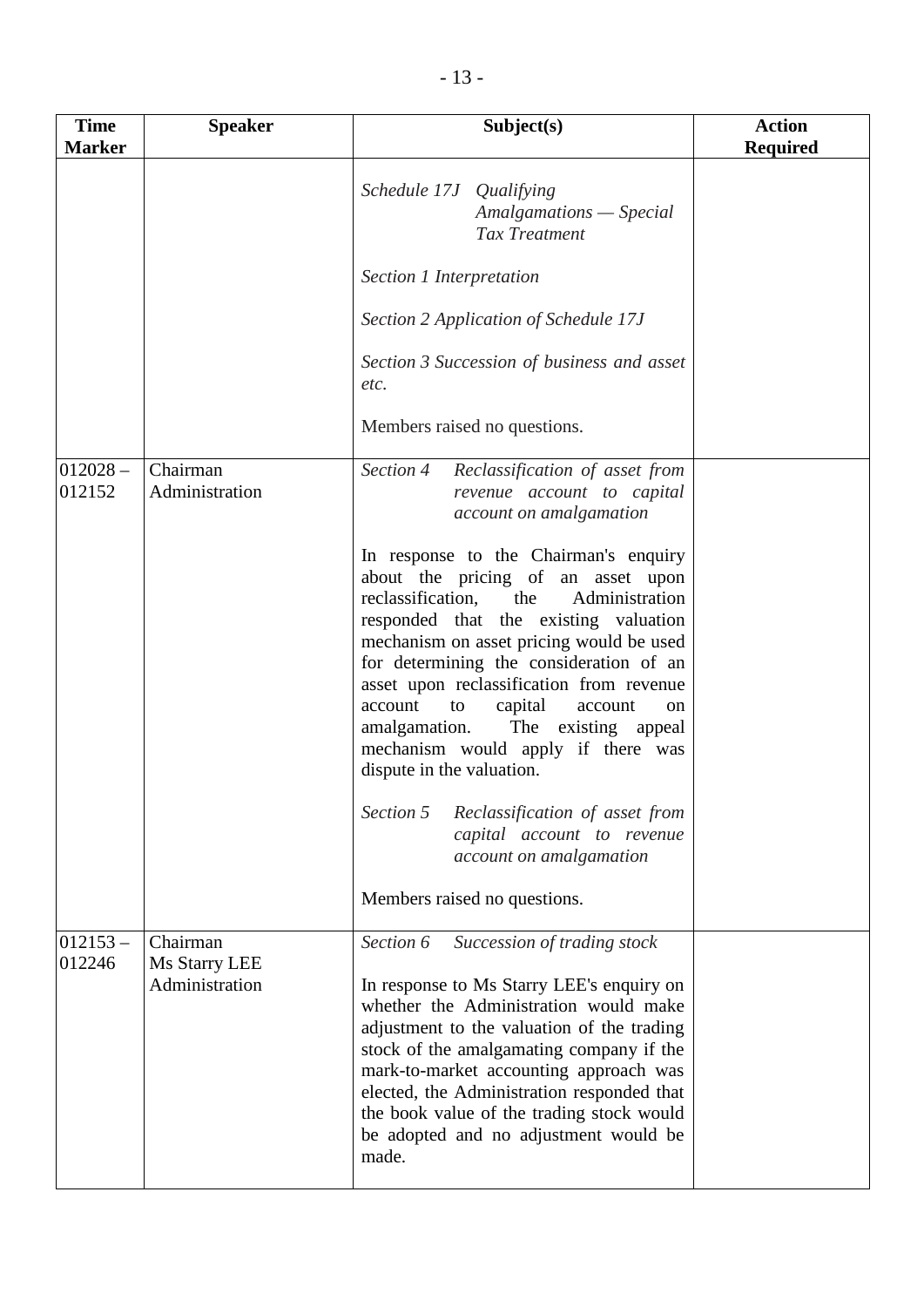| <b>Time</b>          | <b>Speaker</b>             | Subject(s)                                                                                                                                                                                                            | <b>Action</b>   |
|----------------------|----------------------------|-----------------------------------------------------------------------------------------------------------------------------------------------------------------------------------------------------------------------|-----------------|
| <b>Marker</b>        |                            |                                                                                                                                                                                                                       | <b>Required</b> |
| $012247-$<br>012550  | Chairman<br>Administration | Section 7<br>Trading stock accounted for<br>financial<br>account<br>in<br>of<br>amalgamated<br>company<br>at<br>different value                                                                                       |                 |
|                      |                            | Section 8<br><b>Amalgamating</b><br>company's<br>trading stock not used by<br>amalgamated company<br>as<br>trading stock                                                                                              |                 |
|                      |                            | Section 9<br>Effect of cancellation of<br>amalgamating<br>shares of<br>company                                                                                                                                        |                 |
|                      |                            | Section 10<br>Succession of machinery or<br>plant, or rights<br><i>or</i><br>entitlement to rights, related<br>to R&D activities                                                                                      |                 |
|                      |                            | Section 11 Succession of patent rights etc.                                                                                                                                                                           |                 |
|                      |                            | Members raised no questions.                                                                                                                                                                                          |                 |
| $012551 -$<br>012652 | Chairman<br>Administration | Section 12<br>Succession<br>$\circ f$<br>specified<br><i>intellectual property rights</i>                                                                                                                             |                 |
|                      |                            | The<br>Chairman's<br>enquiry<br>and<br>the<br>Administration's<br>response<br>the<br>on<br>amalgamated company's remaining years<br>of entitlement to the balance of deduction<br>allowable under section $16$ EA(2). |                 |
| $012653 -$<br>013038 | Chairman<br>Administration | Section 13 Succession<br>of refurbished<br>buildings or structures                                                                                                                                                    |                 |
|                      |                            | Section 14 Succession of prescribed fixed<br>assets                                                                                                                                                                   |                 |
|                      |                            | Section 15 Succession of environmental<br>protection facilities                                                                                                                                                       |                 |
|                      |                            | Section 16 Succession of commercial or<br>industrial<br>buildings<br><i>or</i><br>structures - initial and annual<br>allowances                                                                                       |                 |
|                      |                            |                                                                                                                                                                                                                       |                 |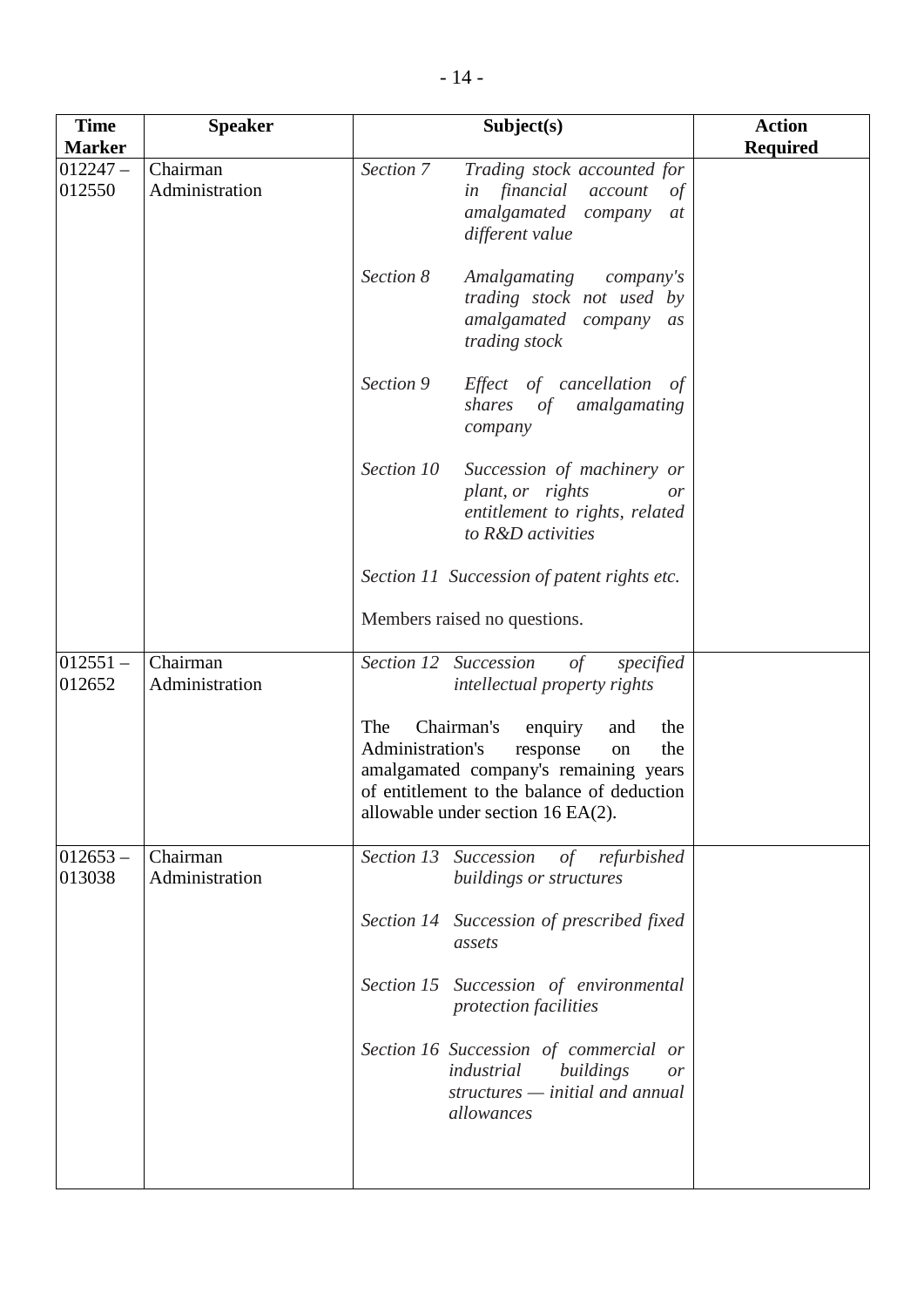| <b>Time</b><br><b>Marker</b> | <b>Speaker</b>                                                      | Subject(s)                                                                                                                                                                                                                                          | <b>Action</b><br><b>Required</b> |
|------------------------------|---------------------------------------------------------------------|-----------------------------------------------------------------------------------------------------------------------------------------------------------------------------------------------------------------------------------------------------|----------------------------------|
|                              |                                                                     | The Chairman enquired whether the<br>definition of prescribed fixed assets<br>overlapped with that of commercial or<br>industrial buildings or structures.                                                                                          |                                  |
|                              |                                                                     | Administration advised that<br>The<br>the<br>definition of prescribed fixed asset was<br>provided under section 16G of IRO which<br>included the machinery or plant used<br>specifically<br>and<br>directly<br>for<br>any<br>manufacturing process. |                                  |
| $013039 -$<br>013505         | Chairman<br>Administration                                          | Section 17<br>Succession of commercial or<br>industrial<br>buildings<br>or<br>balancing<br>structures<br>$\overline{\phantom{m}}$<br>allowances and charges                                                                                         |                                  |
|                              |                                                                     | Section 18<br>Succession of machinery or<br>plant not related to R&D<br>activities<br>annual<br>allowances                                                                                                                                          |                                  |
|                              |                                                                     | Section 19<br>Succession of machinery or<br>plant not related to R&D<br>balancing<br>activities<br>allowances and charges                                                                                                                           |                                  |
|                              |                                                                     | Section 20<br>Deduction<br>of<br>special<br>payment under recognized<br>retirement scheme                                                                                                                                                           |                                  |
|                              |                                                                     | Section 21<br>Deduction for bad debts,<br>impairment<br>losses,<br>expenditure or losses                                                                                                                                                            |                                  |
|                              |                                                                     | Section 22<br>Amount of debt recovered or<br>impairment<br>$\log s$<br>reversed<br>treated as trading receipt                                                                                                                                       |                                  |
|                              |                                                                     | Section 23<br>Release of debt                                                                                                                                                                                                                       |                                  |
|                              |                                                                     | Members raised no questions.                                                                                                                                                                                                                        |                                  |
| $013506 -$<br>014357         | Chairman<br>Assistant Legal Adviser 2<br>("ALA2")<br>Administration | Section 24 Treatment<br>of<br>$\sigma f$<br>pre-amalgamation losses<br>amalgamating companies                                                                                                                                                       |                                  |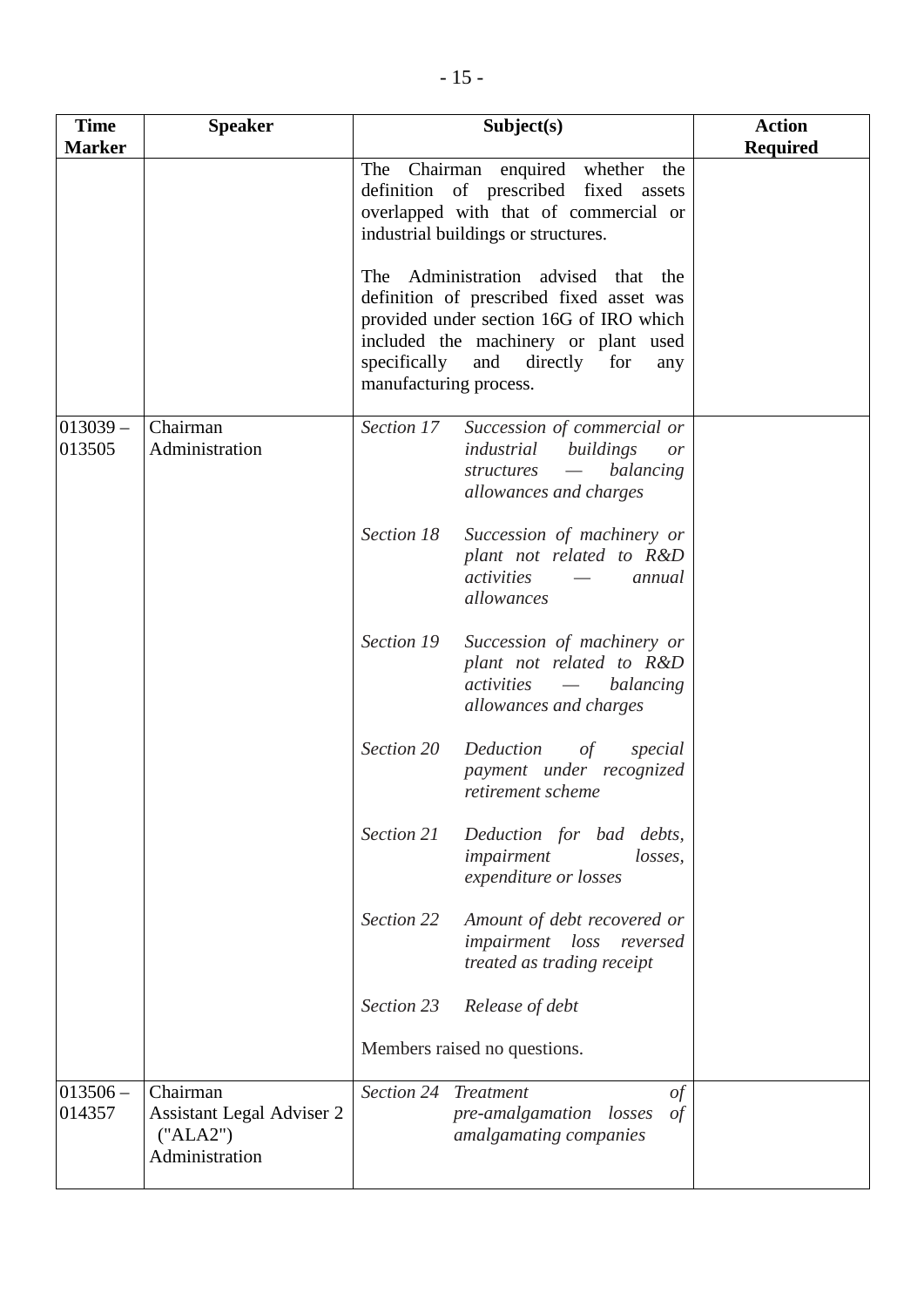| <b>Required</b><br><b>Marker</b><br>In response to ALA2's enquiry about the<br>factors that the Commission would take<br>into account when determining whether the<br>reasons for carrying out the qualifying<br>amalgamation are "good commercial<br>reasons" and whether avoidance of tax is<br>the "main purpose" or "one of the main<br>purposes", the Administration explained<br>that in determining whether there were<br>good commercial reasons for carrying out<br>the qualifying amalgamation and whether<br>there was a main purpose for avoidance of<br>tax, all relevant facts and circumstances<br>would be considered, including but not<br>limited to the following $-$<br>(a) the purposes for carrying out the<br>amalgamation;<br>$(b)$ the<br>for<br>selecting<br>reasons<br>the<br>amalgamated<br>the<br>as<br>company<br>amalgamated<br>company (if under<br>horizontal amalgamation);<br>what result was intended to be<br>(c)<br>achieved, or<br>achieved, by<br>the<br>amalgamation;<br>the<br>of<br>the<br>(d)<br>non-tax<br>purposes<br>amalgamation and any alternative way<br>that the non-tax purposes could be<br>achieved; and<br>the functions, assets and risks of each<br>(e)<br>entity involved in the amalgamation.<br>In response to the Chairman's enquiry<br>about the possibility of mistaking a<br>company's main purpose for amalgamation<br>as tax avoidance, the Administration<br>clarified that a amalgamated company<br>would not be denied the set off of<br>pre-amalgamation loss of amalgamating<br>companies if the avoidance of tax was not<br>the main purpose or one of the main | <b>Time</b> | <b>Speaker</b> | Subject(s)                           | <b>Action</b> |
|------------------------------------------------------------------------------------------------------------------------------------------------------------------------------------------------------------------------------------------------------------------------------------------------------------------------------------------------------------------------------------------------------------------------------------------------------------------------------------------------------------------------------------------------------------------------------------------------------------------------------------------------------------------------------------------------------------------------------------------------------------------------------------------------------------------------------------------------------------------------------------------------------------------------------------------------------------------------------------------------------------------------------------------------------------------------------------------------------------------------------------------------------------------------------------------------------------------------------------------------------------------------------------------------------------------------------------------------------------------------------------------------------------------------------------------------------------------------------------------------------------------------------------------------------------------------------------------------------------------------------------------|-------------|----------------|--------------------------------------|---------------|
|                                                                                                                                                                                                                                                                                                                                                                                                                                                                                                                                                                                                                                                                                                                                                                                                                                                                                                                                                                                                                                                                                                                                                                                                                                                                                                                                                                                                                                                                                                                                                                                                                                          |             |                |                                      |               |
|                                                                                                                                                                                                                                                                                                                                                                                                                                                                                                                                                                                                                                                                                                                                                                                                                                                                                                                                                                                                                                                                                                                                                                                                                                                                                                                                                                                                                                                                                                                                                                                                                                          |             |                |                                      |               |
|                                                                                                                                                                                                                                                                                                                                                                                                                                                                                                                                                                                                                                                                                                                                                                                                                                                                                                                                                                                                                                                                                                                                                                                                                                                                                                                                                                                                                                                                                                                                                                                                                                          |             |                |                                      |               |
|                                                                                                                                                                                                                                                                                                                                                                                                                                                                                                                                                                                                                                                                                                                                                                                                                                                                                                                                                                                                                                                                                                                                                                                                                                                                                                                                                                                                                                                                                                                                                                                                                                          |             |                |                                      |               |
|                                                                                                                                                                                                                                                                                                                                                                                                                                                                                                                                                                                                                                                                                                                                                                                                                                                                                                                                                                                                                                                                                                                                                                                                                                                                                                                                                                                                                                                                                                                                                                                                                                          |             |                |                                      |               |
|                                                                                                                                                                                                                                                                                                                                                                                                                                                                                                                                                                                                                                                                                                                                                                                                                                                                                                                                                                                                                                                                                                                                                                                                                                                                                                                                                                                                                                                                                                                                                                                                                                          |             |                |                                      |               |
|                                                                                                                                                                                                                                                                                                                                                                                                                                                                                                                                                                                                                                                                                                                                                                                                                                                                                                                                                                                                                                                                                                                                                                                                                                                                                                                                                                                                                                                                                                                                                                                                                                          |             |                |                                      |               |
| were expected to provide sufficient<br>documentary proof that the avoidance of                                                                                                                                                                                                                                                                                                                                                                                                                                                                                                                                                                                                                                                                                                                                                                                                                                                                                                                                                                                                                                                                                                                                                                                                                                                                                                                                                                                                                                                                                                                                                           |             |                | purposes. The amalgamating companies |               |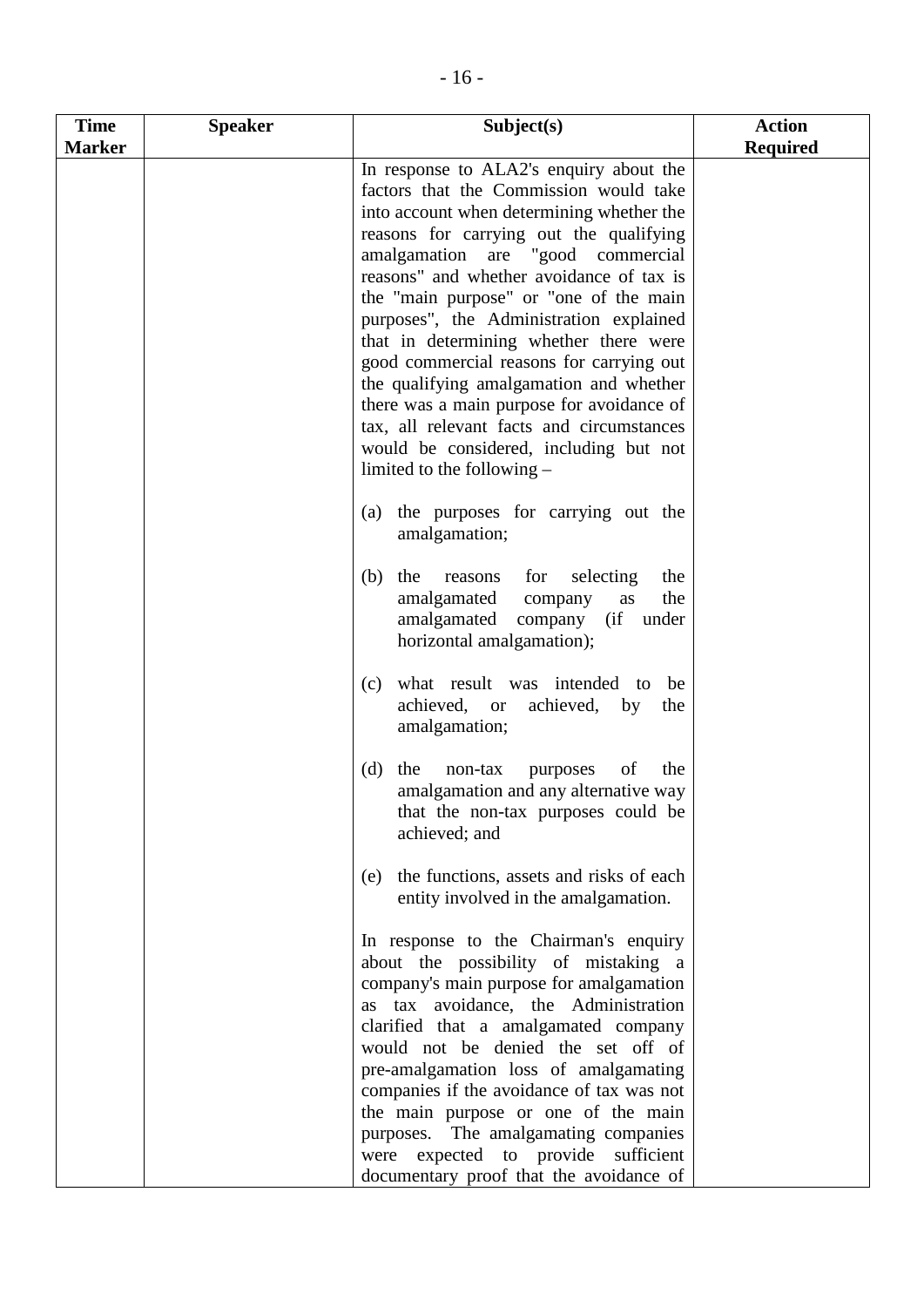| <b>Time</b><br><b>Marker</b> | <b>Speaker</b>             | Subject(s)                                                                                                                   | <b>Action</b>   |
|------------------------------|----------------------------|------------------------------------------------------------------------------------------------------------------------------|-----------------|
|                              |                            | tax was not the main purpose, especially<br>when there was substantial tax benefit<br>arising from the amalgamation.         | <b>Required</b> |
| $014358 -$<br>014746         | Chairman<br>Administration | Section 25<br><b>Treatment</b><br>$\sigma f$<br>pre-amalgamation losses<br>$\sigma f$<br>amalgamated companies               |                 |
|                              |                            | Section 26 Conditions for purposes of<br>section $25(4)$ of this Schedule                                                    |                 |
|                              |                            | Section 27 Election<br>for<br>basis<br>for<br>ascertainment of profits and<br>concessionary<br>tax<br>rate<br>treatment etc. |                 |
|                              |                            | Section 28 Income accrued or derived<br>after date of amalgamation                                                           |                 |
|                              |                            | Section 29 Refund<br>from<br>approved<br>retirement scheme after date<br>of amalgamation                                     |                 |
|                              |                            | Members raised no questions.                                                                                                 |                 |
| $014747-$<br>015044          | Chairman<br>Administration | 3:<br>Part<br><b>Amendments</b><br>relating<br>to<br><b>Specified Assets</b>                                                 |                 |
|                              |                            | Clause $5 - Part 6D added$                                                                                                   |                 |
|                              |                            | <b>Part 6D: Specified Assets</b>                                                                                             |                 |
|                              |                            | Section 40AN Interpretation                                                                                                  |                 |
|                              |                            | Section 40AO Meaning of specified asset                                                                                      |                 |
|                              |                            | Section 40AP Meaning of specified event                                                                                      |                 |
|                              |                            | Section 40AQ Application of Part 6D                                                                                          |                 |
|                              |                            | Section 40AR Non-application of certain<br>provisions<br>because<br>of<br>application of Part 6D                             |                 |
|                              |                            | Section 40AS Deemed selling price of<br>specified asset                                                                      |                 |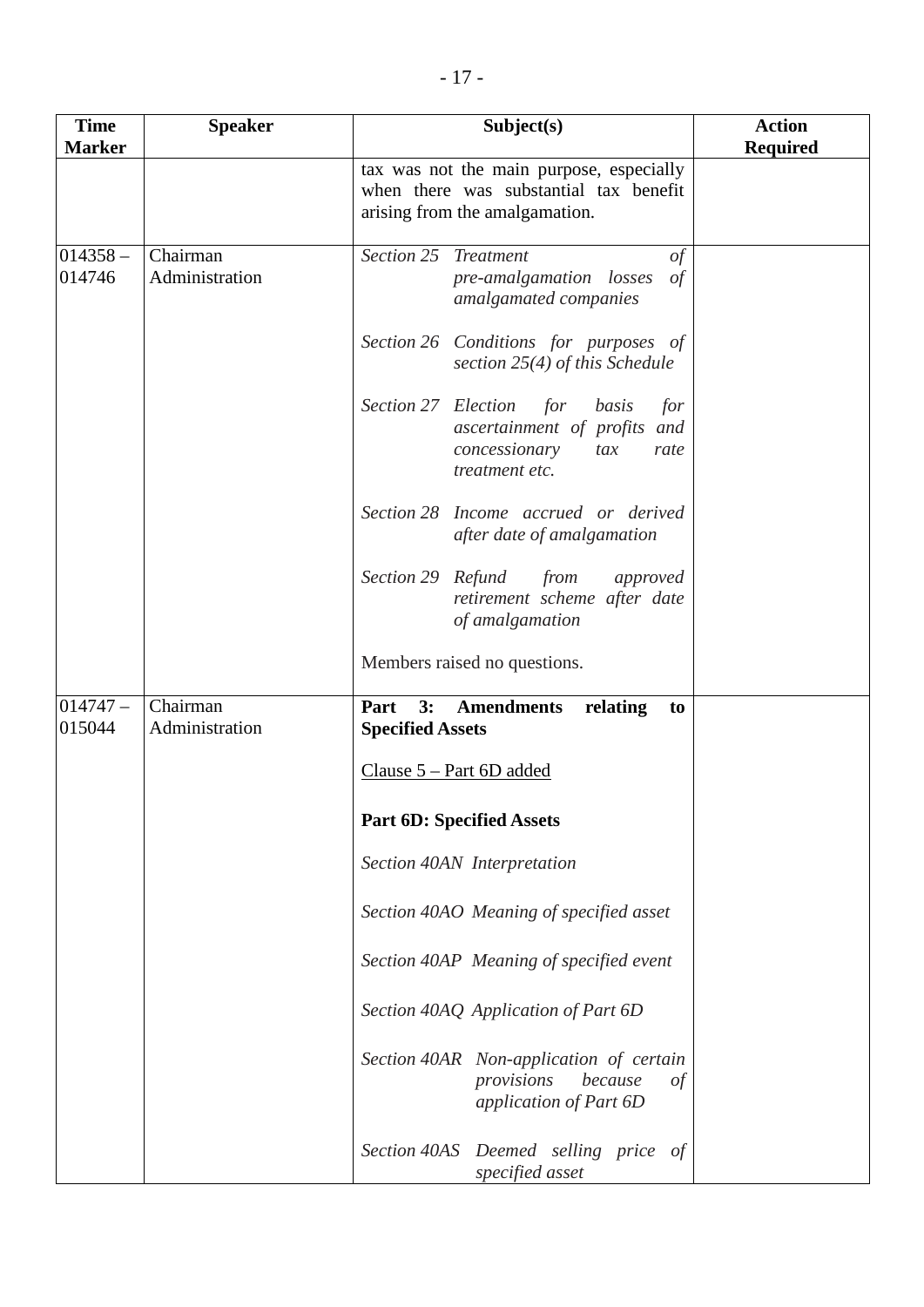| <b>Time</b><br><b>Marker</b> | <b>Speaker</b>                              | Subject(s)                                                                                                                                                                                               | <b>Action</b><br><b>Required</b> |
|------------------------------|---------------------------------------------|----------------------------------------------------------------------------------------------------------------------------------------------------------------------------------------------------------|----------------------------------|
|                              |                                             | Section 40AT Deemed proceeds of sale                                                                                                                                                                     |                                  |
|                              |                                             | Section 40AU Deemed expenditure                                                                                                                                                                          |                                  |
|                              |                                             | Members raised no questions.                                                                                                                                                                             |                                  |
| $015045 -$<br>015236         | Chairman<br>Administration                  | Part<br>4:<br><b>Amendments</b><br>relating<br>to<br><b>Furnishing of Returns</b>                                                                                                                        |                                  |
|                              |                                             | Clause $6 -$ Section 2<br>amended<br>(interpretation)                                                                                                                                                    |                                  |
|                              |                                             | Clause $7 -$ Section 51AA amended (form<br>and manner of furnishing return, etc. under<br>section $51$ )                                                                                                 |                                  |
|                              |                                             | Members raised no questions.                                                                                                                                                                             |                                  |
|                              |                                             | Clause 8 – Sections 51AAB, 51AAC and<br>51AAD added                                                                                                                                                      |                                  |
|                              |                                             | Section 51AAB Commissioner may require<br>certain<br>returns<br>to<br>be<br>furnished in form<br>of<br>electronic record                                                                                 |                                  |
|                              |                                             | Chairman's enquiry<br>The<br>the<br>and<br>Administration's<br>response<br>the<br>on<br>requirement by the Commissioner that<br>certain returns should be furnished in the<br>form of electronic record. |                                  |
| $015237 -$<br>015328         | Chairman<br>Administration                  | Section 51AAC<br>Return disregarded<br>if<br>requirement<br>not<br>complied with                                                                                                                         |                                  |
|                              |                                             | Members raised no questions                                                                                                                                                                              |                                  |
| $015329 -$<br>020323         | Chairman<br>Ms Starry LEE<br>Administration | Section 51AAD Service provider to be<br>engaged to furnish return                                                                                                                                        |                                  |
|                              | ALA <sub>2</sub>                            | In response to ALA2's enquiry about the<br>circumstances<br>under<br>which<br>the<br>Commissioner would specify by a gazette<br>notice by reference to a class or description                            |                                  |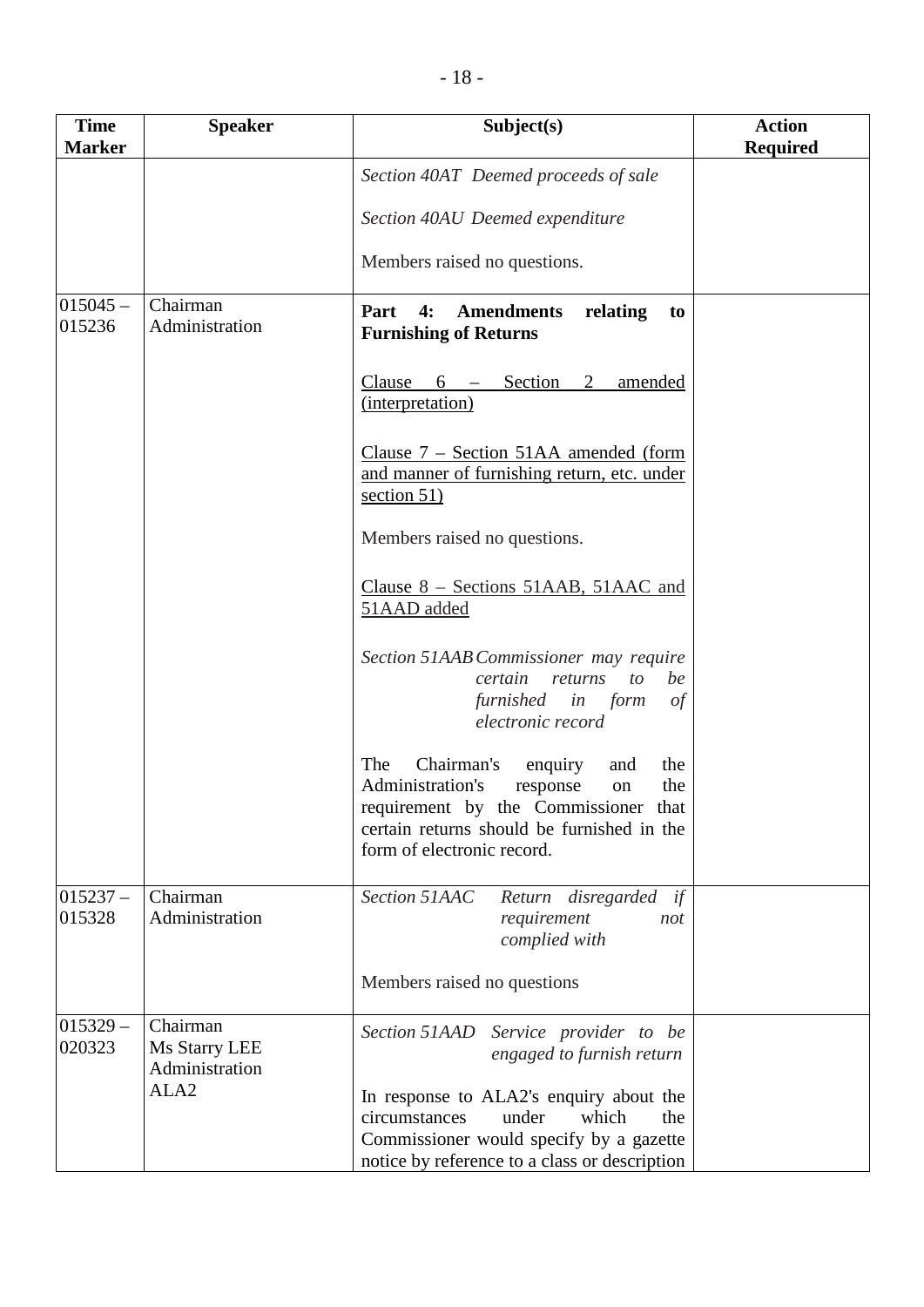| <b>Time</b>   | <b>Speaker</b> | Subject(s)                                                                              | <b>Action</b>   |
|---------------|----------------|-----------------------------------------------------------------------------------------|-----------------|
| <b>Marker</b> |                | of persons or returns that a taxpayer might                                             | <b>Required</b> |
|               |                | engage a service provider to furnish a tax                                              |                 |
|               |                | return and Ms Starry LEE's enquiries about                                              |                 |
|               |                | the engagement of a service provider and<br>e-filing, the Administration advised that - |                 |
|               |                |                                                                                         |                 |
|               |                | (a) the timing for gazetting the notice                                                 |                 |
|               |                | would depend on the progress of<br>system enhancement. The first class                  |                 |
|               |                | of returns to be specified would be                                                     |                 |
|               |                | profits tax returns;                                                                    |                 |
|               |                | (b) taxpayers would be allowed to engage<br>service providers to furnish tax returns    |                 |
|               |                | on their behalf irrespective of the way<br>in which a return was furnished.             |                 |
|               |                | Despite the<br>main<br>for<br>reason<br>introducing the measure was to assist           |                 |
|               |                | taxpayers to furnish tax returns by                                                     |                 |
|               |                | electronic means, it would equally<br>apply to paper filing and mixed filing;<br>and    |                 |
|               |                | (c) enhancement of the existing eTax                                                    |                 |
|               |                | Portal to enable more businesses to                                                     |                 |
|               |                | voluntarily e-file profits tax returns<br>including financial statements would          |                 |
|               |                | be launched in mid-2023 at the earliest.                                                |                 |
|               |                | Ms Starry LEE enquired about the timing                                                 |                 |
|               |                | of implementation of section 51AAB on<br>the requirement by Commissioner that           |                 |
|               |                | certain returns should be furnished in the                                              |                 |
|               |                | form of electronic record.                                                              |                 |
|               |                | The Administration advised that as the new<br>Business Tax Portal was expected to be    |                 |
|               |                | completed only by 2025, the requirement                                                 |                 |
|               |                | would not be expected to be implemented<br>until then.                                  |                 |
|               |                | Ms Starry LEE said that the Administration                                              |                 |
|               |                | should<br>exercise<br>prudence<br>when<br>implementing the requirement in future,       |                 |
|               |                | and should duly inform the industry of the                                              |                 |
|               |                | requirement.                                                                            |                 |